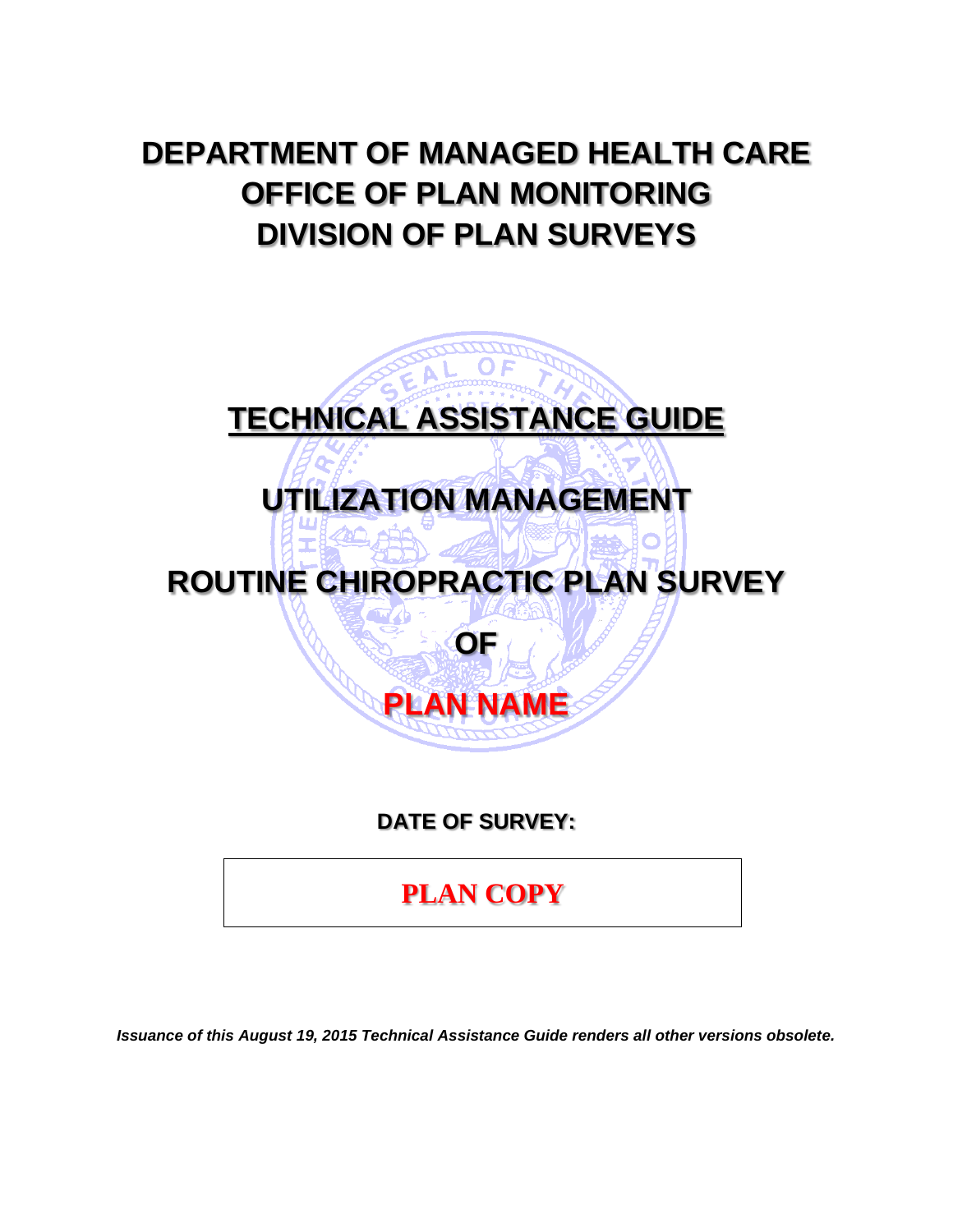# **TABLE OF CONTENTS**

# **UTILIZATION MANAGEMENT REQUIREMENTS**

| Requirement UM-004: Communication Requirements for UM Decisions  13           |  |
|-------------------------------------------------------------------------------|--|
| Requirement UM-005: Disclosure of UM Process to Authorize or Deny Services 17 |  |
|                                                                               |  |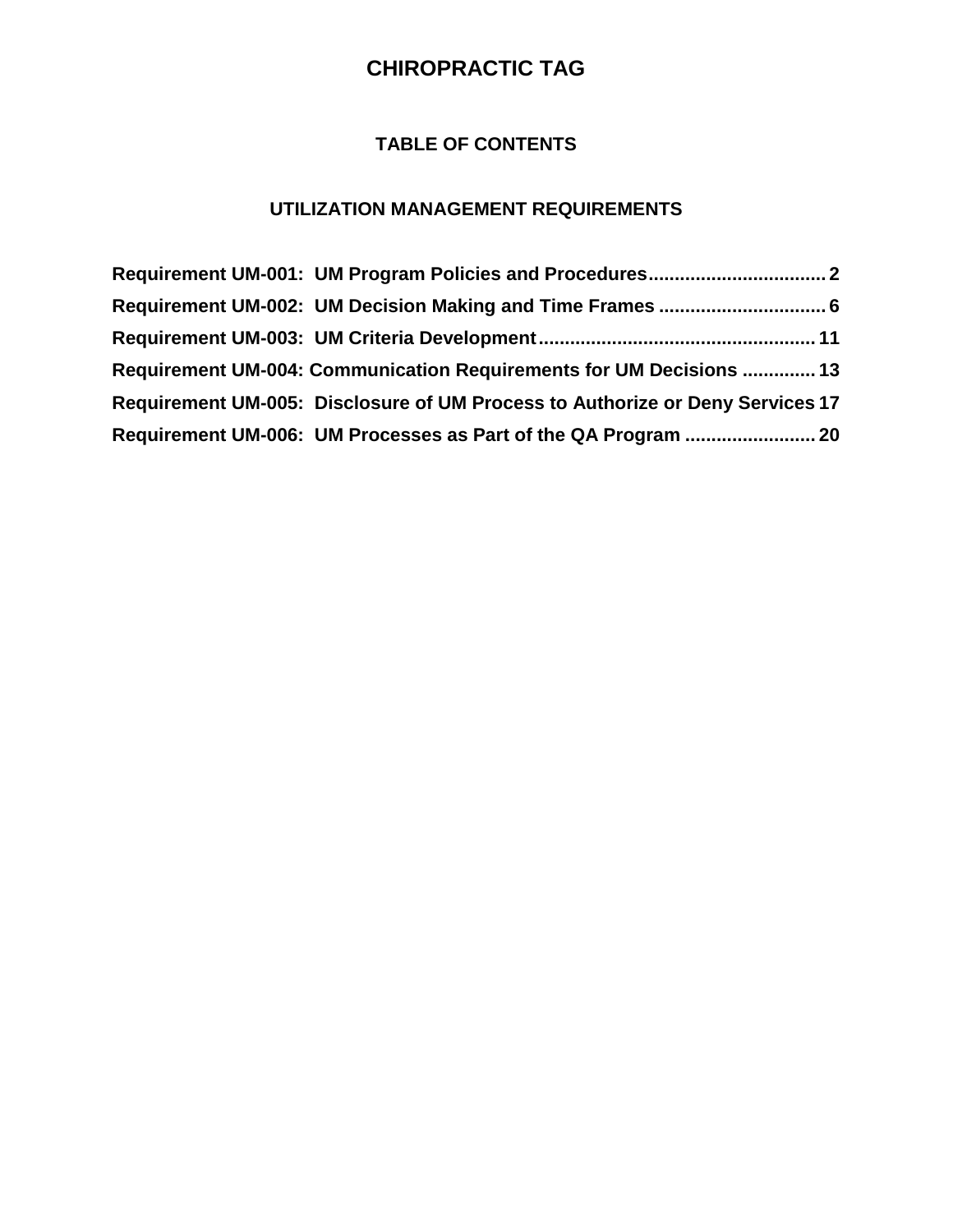#### <span id="page-2-0"></span>**Requirement UM-001: UM Program Policies and Procedures**

# **STATUTORY/REGULATORY CITATION(S)**

#### **CA Health and Safety Code section 1363.5**

(a) A plan shall disclose or provide for the disclosure to the director and to network providers the process the plan, its contracting provider groups, or any entity with which the plan contracts for services that include utilization review or utilization management functions, uses to authorize, modify, or deny health care services under the benefits provided by the plan, including coverage for sub-acute care, transitional inpatient care, or care provided in skilled nursing facilities. A plan shall also disclose those processes to enrollees or persons designated by an enrollee, or to any other person or organization, upon request. The disclosure to the director shall include the policies, procedures, and the description of the process that are filed with the director pursuant to subdivision (b) of Section 1367.01.

(b) The criteria or guidelines used by plans, or any entities with which plans contract for services that include utilization review or utilization management functions, to determine whether to authorize, modify, or deny health care services shall:

(1) Be developed with involvement from actively practicing health care providers.

(2) Be consistent with sound clinical principles and processes.

(3) Be evaluated, and updated if necessary, at least annually.

(4) If used as the basis of a decision to modify, delay, or deny services in a specified case under review, be disclosed to the provider and the enrollee in that specified case. (5) Be available to the public upon request. A plan shall only be required to disclose the criteria or guidelines for the specific procedures or conditions requested. A plan may charge reasonable fees to cover administrative expenses related to disclosing criteria or guidelines pursuant to this paragraph, limited to copying and postage costs. The plan may also make the criteria or guidelines available through electronic communication means.

(c) The disclosure required by paragraph (5) of subdivision (b) shall be accompanied by the following notice: "The materials provided to you are guidelines used by this plan to authorize, modify, or deny care for persons with similar illnesses or conditions. Specific care and treatment may vary depending on individual need and the benefits covered under your contract."

### **CA Health and Safety Code section 1367.01(b)**

(b) A health care service plan that is subject to this section shall have written policies and procedures establishing the process by which the plan prospectively, retrospectively, or concurrently reviews and approves, modifies, delays, or denies, based in whole or in part on medical necessity, requests by providers of health care services for plan enrollees. These policies and procedures shall ensure that decisions based on the medical necessity of proposed health care services are consistent with criteria or guidelines that are supported by clinical principles and processes. These criteria and guidelines shall be developed pursuant to section 1363.5. These policies and procedures, and a description of the process by which the plan reviews and

UTILIZATION MANAGEMENT August 19, 2015 UM-001 Go to Table of Contents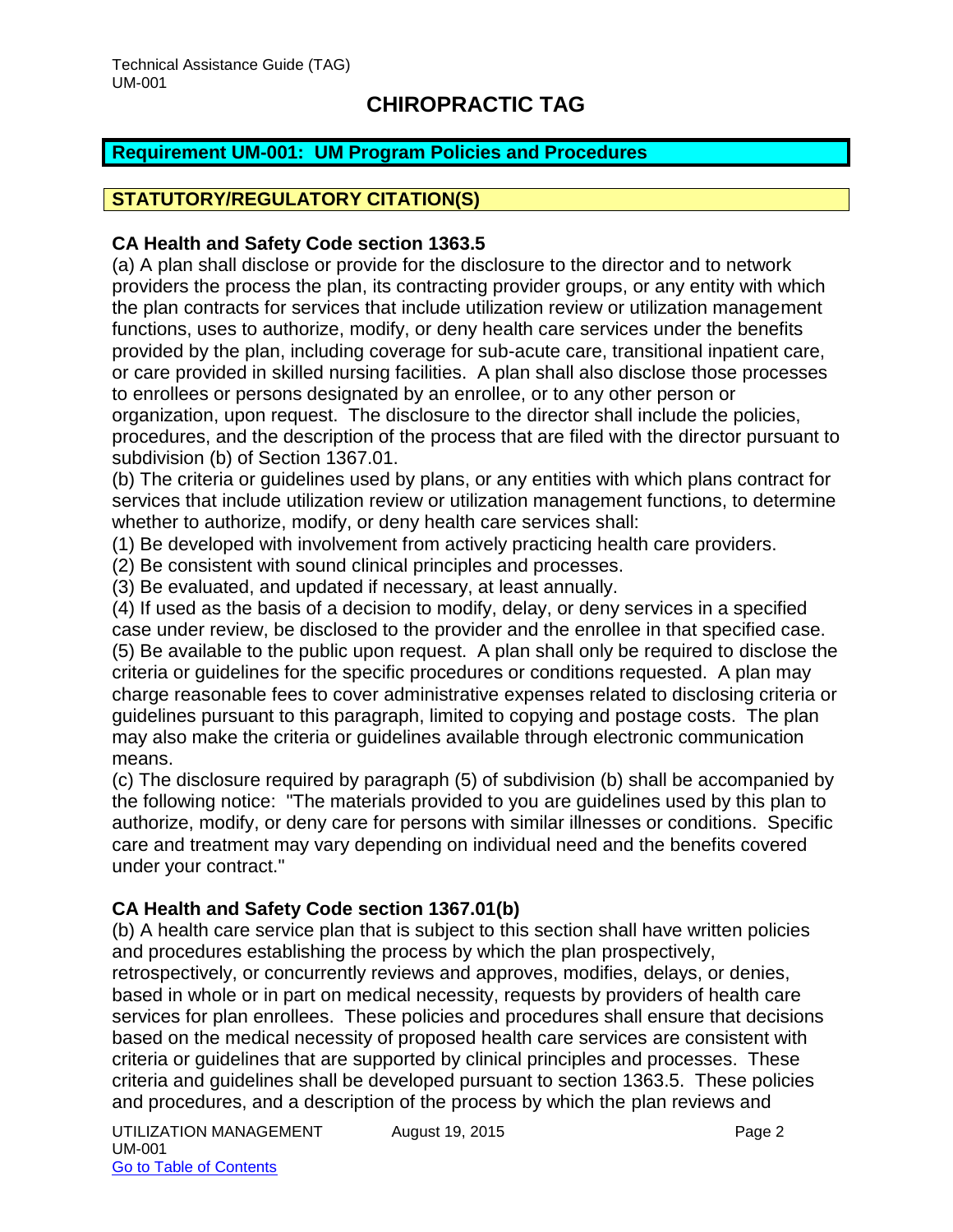Technical Assistance Guide (TAG) UM-001

#### **CHIROPRACTIC TAG**

approves, modifies, delays or denies requests by providers prior to, retrospectively, or concurrent with the provision of health care services to enrollees, shall be filed with the director for review and approval, and shall be disclosed by the plan to providers and enrollees upon request, and by the plan to the public upon request.

#### **CA Health and Safety Code section 1367.01(c)**

(c) A health care service plan subject to Section 1367.01, shall employ or designate a medical director who holds an unrestricted license to practice medicine in this state issued to pursuant Section 2050 of the Business and Professions Code or pursuant to Osteopathic Act, or if the plan is a specialized health care service plan, a clinical director with California licensure in a clinical area appropriate to the type of care provided by the specialized health care service plan. The medical director or clinical director shall ensure that the process by which the plan reviews and approves, modifies, or denies, based in whole or in part on medical necessity, requests by providers prior to, retrospectively, or concurrent with the provision of health care services to enrollees, complies with the requirements of this section.

#### **CA Health and Safety Code section 1367.01(i)**

(i) A health care service plan subject to this section shall maintain telephone access for providers to request authorization for health care services

### **INDIVIDUAL(S)/POSITION(S) TO BE INTERVIEWED**

#### **Staff responsible for the activities described above, for example:**

- Chiropractic Director and/or senior Chiropractor responsible for utilization management
- Utilization Management Director

### **DOCUMENT(S) TO BE REVIEWED**

- UM policies and procedures, including org charts and committee descriptions ( A UM Program description may be substituted or in addition to policies and procedures)
- Job description of the Chiropractic Director responsible for ensuring the UM Process complies with section 1367.01
- Copy of licenses of the Chiropractic Director/s
- UM Committee minutes
- Review licensing filing of the Plan's UM Program and confirm submission of appropriate policies and procedures.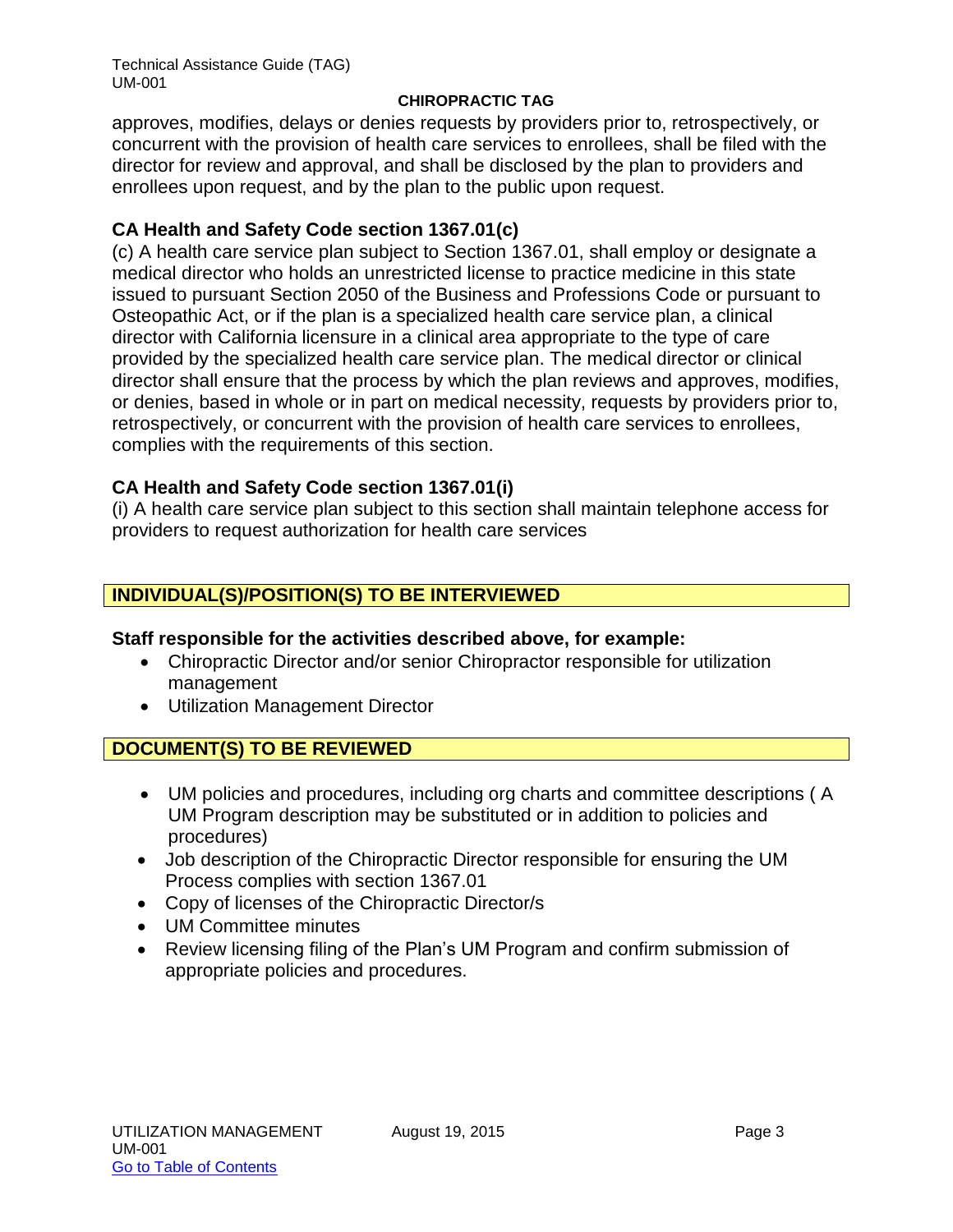#### *UM-001 - Key Element 1:*

**1. The Plan has written policies and procedures establishing the process by which the Plan prospectively, retrospectively, or concurrently, reviews and approves, modifies, delays, or denies, based in whole or in part on medical necessity, requests by providers of health care services for plan enrollees. CA Health and Safety Code section 1363.5; CA Health and Safety Code section 1367.01(b)**

| <b>Assessment Questions</b>                                                                                                                                                                                                                         |  | No | N/A |
|-----------------------------------------------------------------------------------------------------------------------------------------------------------------------------------------------------------------------------------------------------|--|----|-----|
| 1.1 Do policies and procedures describe the process by which the<br>Plan reviews and approves, modifies, delays, or denies, based<br>in whole or in part on medical necessity, requests by providers<br>of health care services for Plan enrollees? |  |    |     |
| 1.2 Do policies and procedures include utilization review<br>processes such as prospective review, concurrent review and<br>retrospective review?                                                                                                   |  |    |     |

#### *UM-001 - Key Element 2:*

#### **2. A designated Medical Director is responsible for the oversight of the UM process and holds an unrestricted license to practice in California. CA Health and Safety Code section 1367.01(c)**

| <b>Assessment Questions</b>                                            | Yes | <b>No</b> | N/A |
|------------------------------------------------------------------------|-----|-----------|-----|
| 2.1 Is a licensed chiropractor designated to provide clinical          |     |           |     |
| direction to the UM Program and ensure compliance with the             |     |           |     |
| requirements of 1367.01?                                               |     |           |     |
| 2.2 Does the designated individual hold a current unrestricted         |     |           |     |
| license to practice in California?                                     |     |           |     |
| 2.3 Is there evidence that the individual is substantially involved in |     |           |     |
| UM Program operations through: significant time devoted to             |     |           |     |
| UM activities, clinical oversight and guidance to UM staff?            |     |           |     |
| 2.4 Is there evidence that the individual is substantially involved in |     |           |     |
| UM Program operations have active involvement in UM                    |     |           |     |
| Committee and subcommittees?                                           |     |           |     |

### *UM-001 - Key Element 3:*

**3. The Plan ensures telephone access for providers to request authorizations for health care services.** 

**CA Health and Safety Code section 1367.01(i)**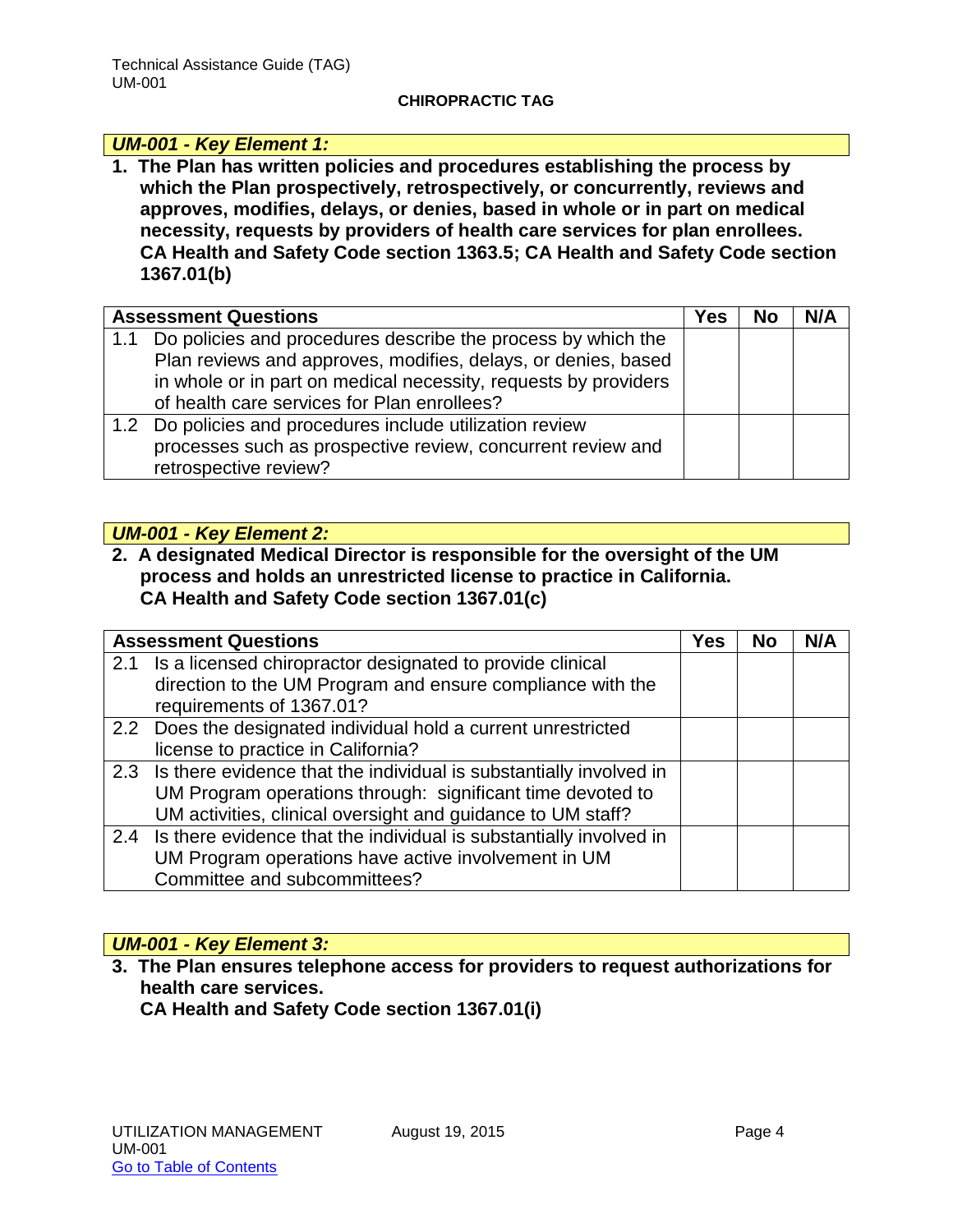|               | <b>Assessment Questions</b>                                                                                               | <b>Yes</b> | <b>No</b> | N/A |
|---------------|---------------------------------------------------------------------------------------------------------------------------|------------|-----------|-----|
| 3.1           | Does the Plan have policies and procedures that describe and<br>ensure telephone access for requesting authorizations for |            |           |     |
|               | health care services?                                                                                                     |            |           |     |
| $3.2^{\circ}$ | Does the Plan maintain telephone access for providers to                                                                  |            |           |     |
|               | request authorizations for health care services?                                                                          |            |           |     |

# **End of Requirement UM-001: UM Program Policies and Procedures**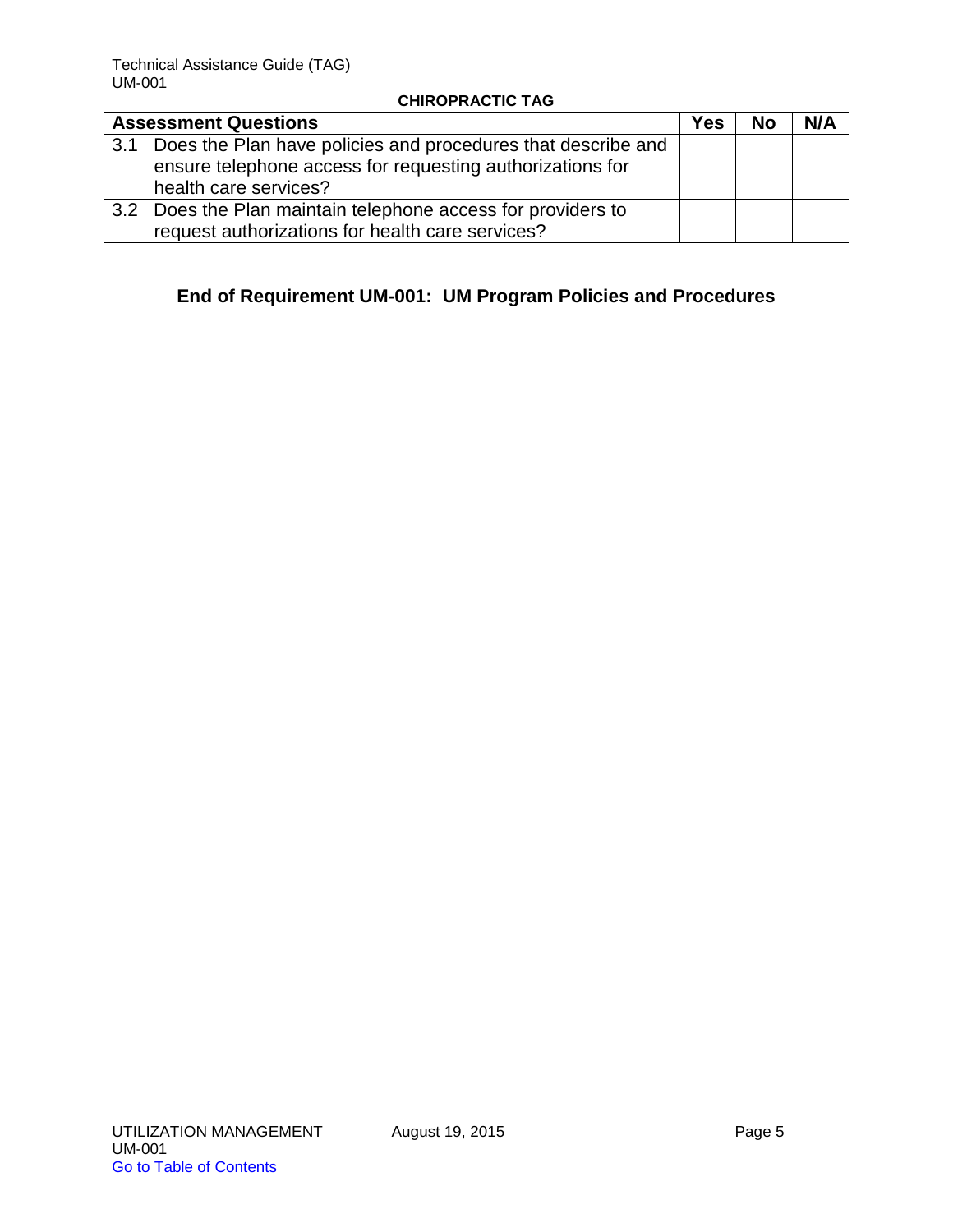# <span id="page-6-0"></span>**Requirement UM-002: UM Decision Making and Time Frames**

# **STATUTORY/REGULATORY CITATION(S)**

#### **CA Health and Safety Code section 1363.5**

(a) A plan shall disclose or provide for the disclosure to the director and to network providers the process the plan, its contracting provider groups, or any entity with which the plan contracts for services that include utilization review or utilization management functions, uses to authorize, modify, or deny health care services under the benefits provided by the plan, including coverage for sub-acute care, transitional inpatient care, or care provided in skilled nursing facilities. A plan shall also disclose those processes to enrollees or persons designated by an enrollee, or to any other person or organization, upon request. The disclosure to the director shall include the policies, procedures, and the description of the process that are filed with the director pursuant to subdivision (b) of Section 1367.01.

(b) The criteria or guidelines used by plans, or any entities with which plans contract for services that include utilization review or utilization management functions, to determine whether to authorize, modify, or deny health care services shall:

(1) Be developed with involvement from actively practicing health care providers.

(2) Be consistent with sound clinical principles and processes.

(3) Be evaluated, and updated if necessary, at least annually.

(4) If used as the basis of a decision to modify, delay, or deny services in a specified case under review, be disclosed to the provider and the enrollee in that specified case. (5) Be available to the public upon request. A plan shall only be required to disclose the criteria or guidelines for the specific procedures or conditions requested. A plan may charge reasonable fees to cover administrative expenses related to disclosing criteria or guidelines pursuant to this paragraph, limited to copying and postage costs. The plan may also make the criteria or guidelines available through electronic communication means.

(c) The disclosure required by paragraph (5) of subdivision (b) shall be accompanied by the following notice: "The materials provided to you are guidelines used by this plan to authorize, modify, or deny care for persons with similar illnesses or conditions. Specific care and treatment may vary depending on individual need and the benefits covered under your contract."

### **CA Health and Safety Code section 1367.01(b)**

(b) A health care service plan that is subject to this section shall have written policies and procedures establishing the process by which the plan prospectively, retrospectively, or concurrently reviews and approves, modifies, delays, or denies, based in whole or in part on medical necessity, requests by providers of health care services for plan enrollees. These policies and procedures shall ensure that decisions based on the medical necessity of proposed health care services are consistent with criteria or guidelines that are supported by clinical principles and processes. These criteria and guidelines shall be developed pursuant to Section 1363.5. These policies and procedures, and a description of the process by which the plan reviews and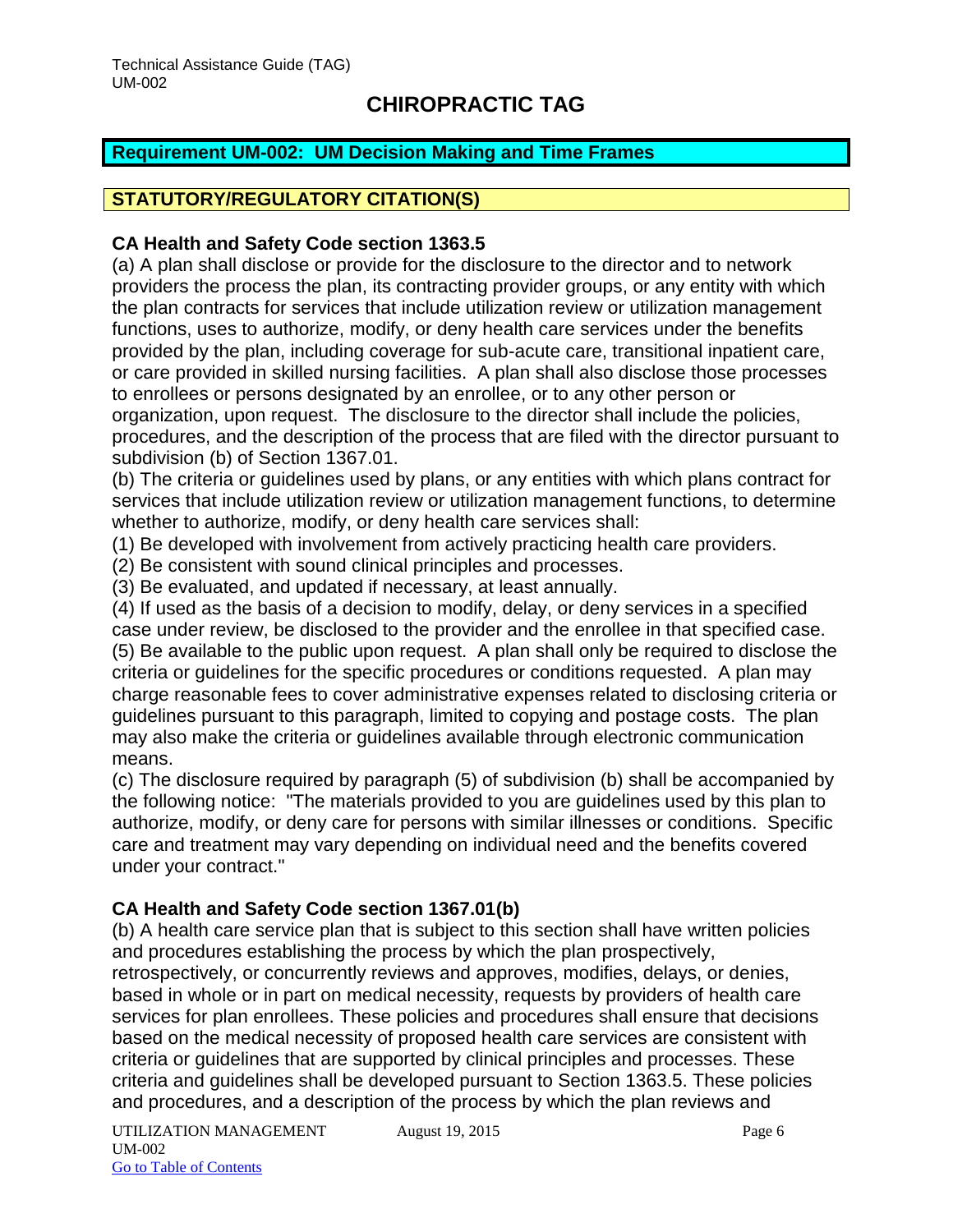approves, modifies, delays, or denies requests by providers prior to, retrospectively, or concurrent with the provision of health care services to enrollees, shall be filed with the director for review and approval, and shall be disclosed by the plan to providers and enrollees upon request, and by the plan to the public upon request.

### **CA Health and Safety Code sections 1367.01(e) and (g)**

(e) No individual, other than a licensed physician or a licensed health care professional who is competent to evaluate the specific clinical issues involved in the health care services requested by the provider, may deny or modify requests for authorization of health care services for an enrollee for reasons of medical necessity. The decision of the physician or other health care professional shall be communicated to the provider and the enrollee pursuant to subdivision (h).

(g) If the health care service plan requests medical information from providers in order to determine whether to approve, modify, or deny requests for authorization, the plan shall request only the information reasonably necessary to make the determination.

### **CA Health and Safety Code sections 1367.01(h)(1) through (5)**

(h) In determining whether to approve, modify, or deny requests by providers prior to, retrospectively, or concurrent with the provision of health care services to enrollees, based in whole or in part on medical necessity, a health care service plan subject to this section shall meet the following requirements:

(1) Decisions to approve, modify, or deny, based on medical necessity, requests by providers prior to, or concurrent with the provision of health care services to enrollees that do not meet the requirements for the 72-hour review required by paragraph (2), shall be made in a timely fashion appropriate for the nature of the enrollee's condition, not to exceed five business days from the plan's receipt of the information reasonably necessary and requested by the plan to make the determination. In cases where the review is retrospective, the decision shall be communicated to the individual who received services, or to the individual's designee, within 30 days of the receipt of information that is reasonably necessary to make this determination, and shall be communicated to the provider in a manner that is consistent with current law. For purposes of this section, retrospective reviews shall be for care rendered on or after January 1, 2000.

(2) When the enrollee's condition is such that the enrollee faces an imminent and serious threat to his or her health, including, but not limited to, the potential loss of life, limb, or other major bodily function, or the normal timeframe for the decision making process, as described in paragraph (1), would be detrimental to the enrollee's life or health or could jeopardize the enrollee's ability to regain maximum function, decisions to approve, modify, or deny requests by providers prior to, or concurrent with, the provision of health care services to enrollees, shall be made in a timely fashion appropriate for the nature of the enrollee's condition, not to exceed 72 hours after the plan's receipt of the information reasonably necessary and requested by the plan to make the determination. Nothing in this section shall be construed to alter the requirements of subdivision (b) of Section 1371.4. Notwithstanding Section 1371.4, the requirements of this division shall be applicable to all health plans and other entities conducting utilization review or utilization management.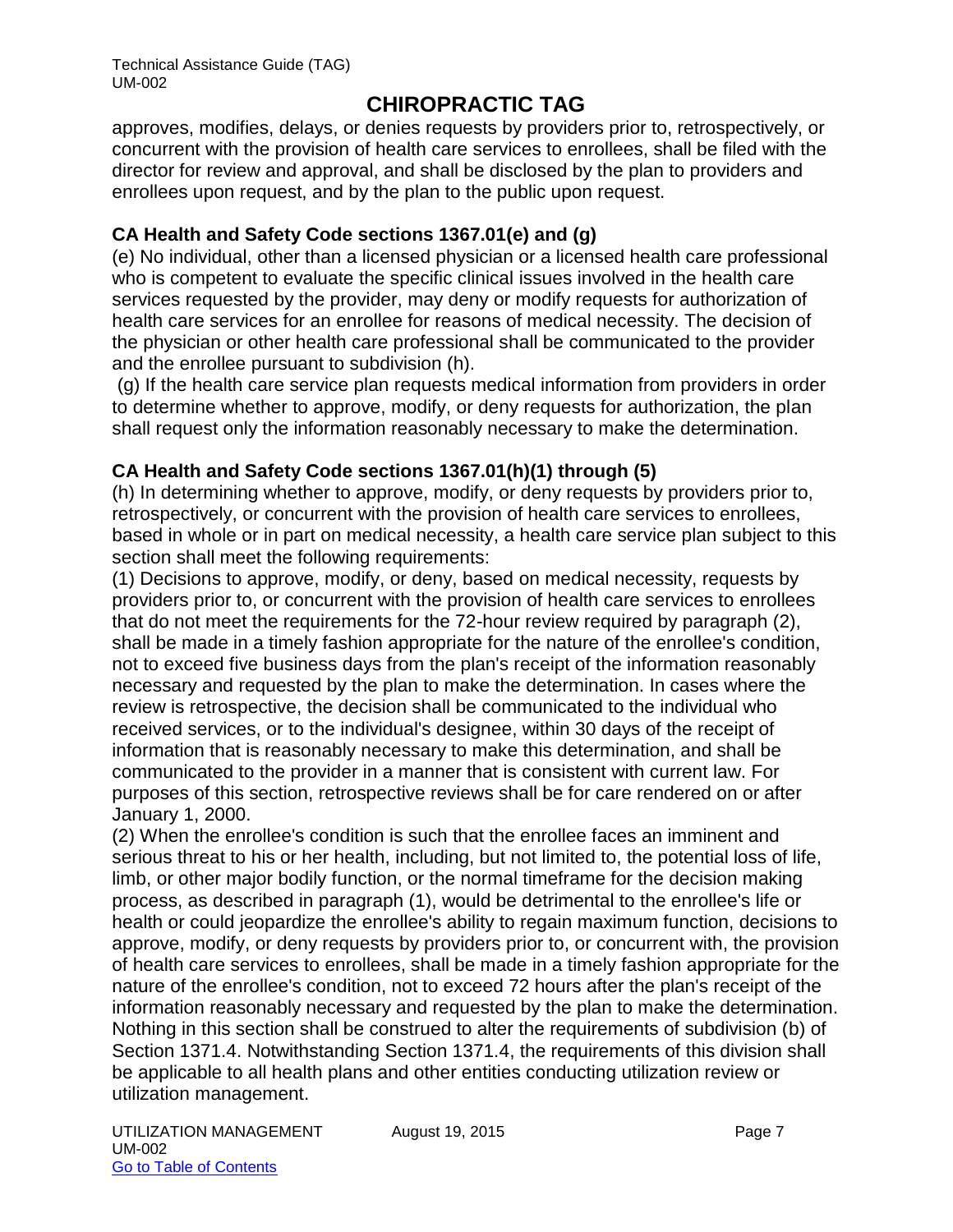(3) Decisions to approve, modify, or deny requests by providers for authorization prior to, or concurrent with, the provision of health care services to enrollees shall be communicated to the requesting provider within 24 hours of the decision. Except for concurrent review decisions pertaining to care that is underway, which shall be communicated to the enrollee's treating provider within 24 hours, decisions resulting in denial, delay, or modification of all or part of the requested health care service shall be communicated to the enrollee in writing within two business days of the decision. In the case of concurrent review, care shall not be discontinued until the enrollee's treating provider has been notified of the plan's decision and a care plan has been agreed upon by the treating provider that is appropriate for the medical needs of that patient. (4) Communications regarding decisions to approve requests by providers prior to, retrospectively, or concurrent with the provision of health care services to enrollees shall specify the specific health care service approved. Responses regarding decisions to deny, delay, or modify health care services requested by providers prior to, retrospectively, or concurrent with the provision of health care services to enrollees shall be communicated to the enrollee in writing, and to providers initially by telephone or facsimile, except with regard to decisions rendered retrospectively, and then in writing, and shall include a clear and concise explanation of the reasons for the plan's decision, a description of the criteria or guidelines used, and the clinical reasons for the decisions regarding medical necessity. Any written communication to a physician or other health care provider of a denial, delay, or modification of a request shall include the name and telephone number of the health care professional responsible for the denial, delay, or modification. The telephone number provided shall be a direct number or an extension, to allow the physician or health care provider easily to contact the professional responsible for the denial, delay, or modification. Responses shall also include information as to how the enrollee may file a grievance with the plan pursuant to Section 1368, and in the case of Medi-Cal enrollees, shall explain how to request an administrative hearing and aid paid pending under Sections 51014.1 and 51014.2 of Title 22 of the California Code of Regulations.

(5) If the health care service plan cannot make a decision to approve, modify, or deny the request for authorization within the timeframes specified in paragraph (1) or (2) because the plan is not in receipt of all of the information reasonably necessary and requested, or because the plan requires consultation by an expert reviewer, or because the plan has asked that an additional examination or test be performed upon the enrollee, provided the examination or test is reasonable and consistent with good medical practice, the plan shall, immediately upon the expiration of the timeframe specified in paragraph (1) or (2) or as soon as the plan becomes aware that it will not meet the timeframe, whichever occurs first, notify the provider and the enrollee, in writing, that the plan cannot make a decision to approve, modify, or deny the request for authorization within the required timeframe, and specify the information requested but not received, or the expert reviewer to be consulted, or the additional examinations or tests required. The plan shall also notify the provider and enrollee of the anticipated date on which a decision may be rendered. Upon receipt of all information reasonably necessary and requested by the plan, the plan shall approve, modify, or deny the request for authorization within the timeframes specified in paragraph (1) or (2), whichever applies.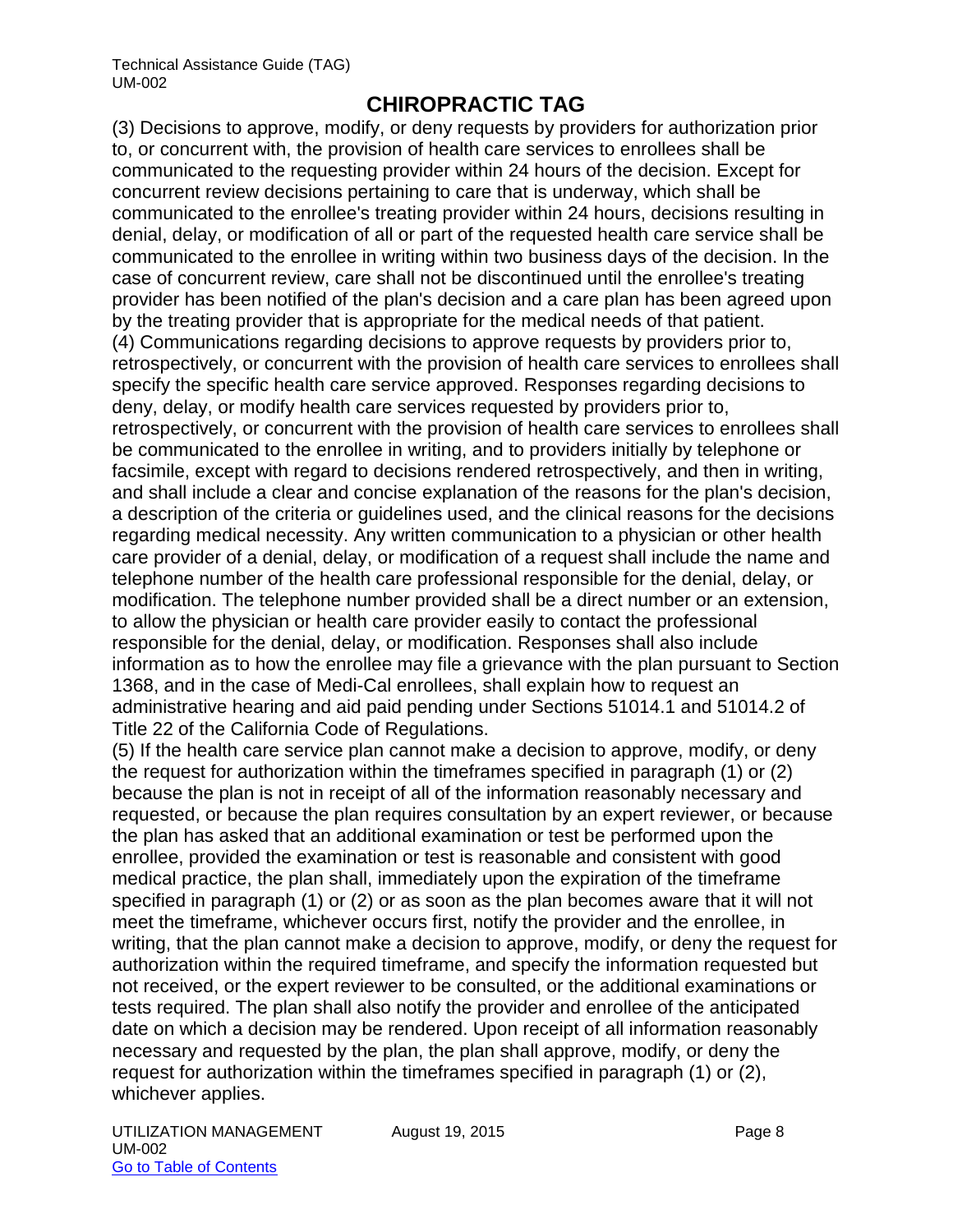#### **INDIVIDUAL(S)/POSITION(S) TO BE INTERVIEWED**

#### **Staff responsible for the activities described above, for example:**

- UM Director / Managers
- Chiropractic Director and/or senior Physician responsible for UM

#### **DOCUMENT(S) TO BE REVIEWED**

- UM policies and procedures, including UM decision timeframe requirements
- Organization charts, committee descriptions and key staff job descriptions of staff involved in UM review
- Sample of UM denial files to be reviewed on site

#### *UM-002 - Key Element 1:*

**1. The Plan has written policies and procedures for review and approval, modification, delay or denial of services (medical necessity denials) and ensures they are consistently applied. CA Health and Safety Code sections 1367.01(e) and (g)** 

|     | <b>Assessment Questions</b>                                    | Yes | <b>No</b> | N/A |
|-----|----------------------------------------------------------------|-----|-----------|-----|
| 1.1 | Does the Plan have policies and procedures to ensure that      |     |           |     |
|     | only licensed chiropractors or a licensed health care          |     |           |     |
|     | professional (competent to evaluate clinical issues related to |     |           |     |
|     | requested health care services) make decisions to deny or      |     |           |     |
|     | modify requested services on the basis of medical necessity?   |     |           |     |
|     | 1.2 Do the Plan's denial files validate that only licensed     |     |           |     |
|     | chiropractors or a licensed health care professional           |     |           |     |
|     | (competent to evaluate clinical issues related to requested    |     |           |     |
|     | health care services) make decisions to deny or modify         |     |           |     |
|     | requested services on the basis of medical necessity?          |     |           |     |

#### *UM-002 - Key Element 2:*

**2. The Plan has established and implemented written policies and procedures regarding the timeliness of UM Decisions and ensures they are consistently applied.** 

**CA Health and Safety Code sections 1367.01(h)(1) and (2)**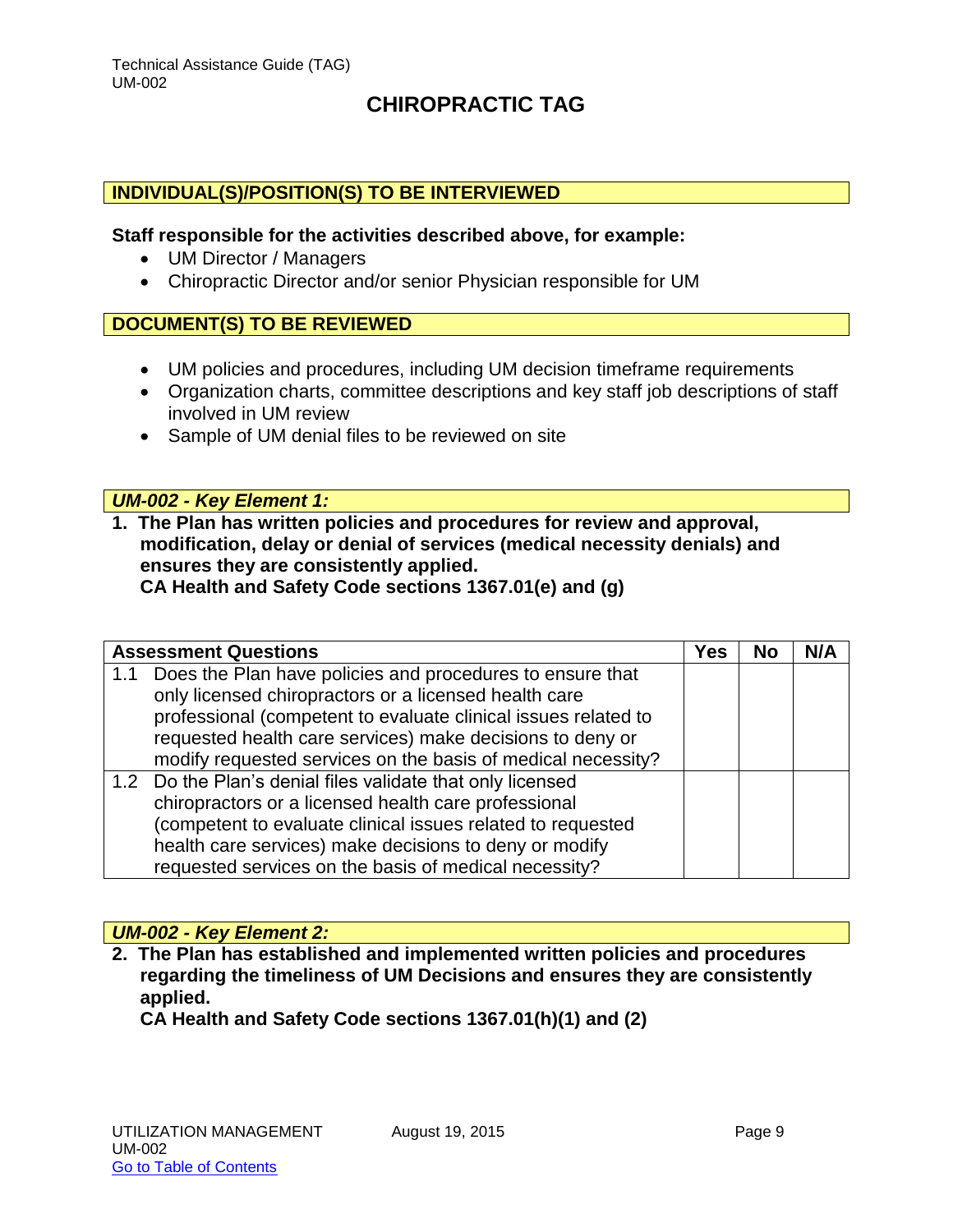|     | <b>Assessment Questions</b>                                                                                                                                                                                                                                                                                                                                                                                                                            | <b>Yes</b> | <b>No</b> | N/A |
|-----|--------------------------------------------------------------------------------------------------------------------------------------------------------------------------------------------------------------------------------------------------------------------------------------------------------------------------------------------------------------------------------------------------------------------------------------------------------|------------|-----------|-----|
| 2.1 | Does the Plan make decisions to approve, modify, or deny<br>requests by providers in a timely fashion, not to exceed five<br>business days after the Plan's receipt of the information<br>reasonably necessary to make the determination? (This<br>applies to requests prior to, or concurrent with the provision<br>of health care services to enrollees.)                                                                                            |            |           |     |
| 2.2 | For urgent referrals and requests for other health care<br>services, does the Plan make the decision to approve,<br>modify, or deny requests by providers in a timely fashion,<br>not to exceed 72 hours after the Plan's receipt of the<br>information reasonably necessary and requested by the<br>Plan to make the determination? (This applies to requests<br>prior to, or concurrent with the provision of health care<br>services to enrollees.) |            |           |     |
| 2.3 | Does the Plan communicate utilization review decisions to<br>approve, deny, delay, or modify health care services to<br>requesting providers initially by telephone, facsimile or<br>electronic mail and then in writing within 24 hours of making<br>the decision?                                                                                                                                                                                    |            |           |     |
|     | 2.4 Does the Plan communicate UM decisions to approve,<br>deny, delay or modify health care services to enrollees in<br>writing within 2 business days?                                                                                                                                                                                                                                                                                                |            |           |     |
| 2.5 | Does the Plan request information from the provider that is<br>reasonably necessary to make a medical necessity<br>decision in a timely fashion (appropriate for the nature of<br>the enrollee's condition)?                                                                                                                                                                                                                                           |            |           |     |
| 2.6 | Upon receipt of the requested information, does the Plan<br>make decisions to approve, modify or deny the request<br>within the required timeframe?                                                                                                                                                                                                                                                                                                    |            |           |     |
| 2.7 | For retrospective reviews, does the Plan make the decision<br>to approve or deny the previous provision of health care<br>services to enrollees, and communicate that decision within<br>30 days after the Plan's receipt of the information<br>reasonably necessary and requested by the Plan to make<br>the determination?                                                                                                                           |            |           |     |

# **End of Requirement UM-002: UM Decision Making and Time Frames**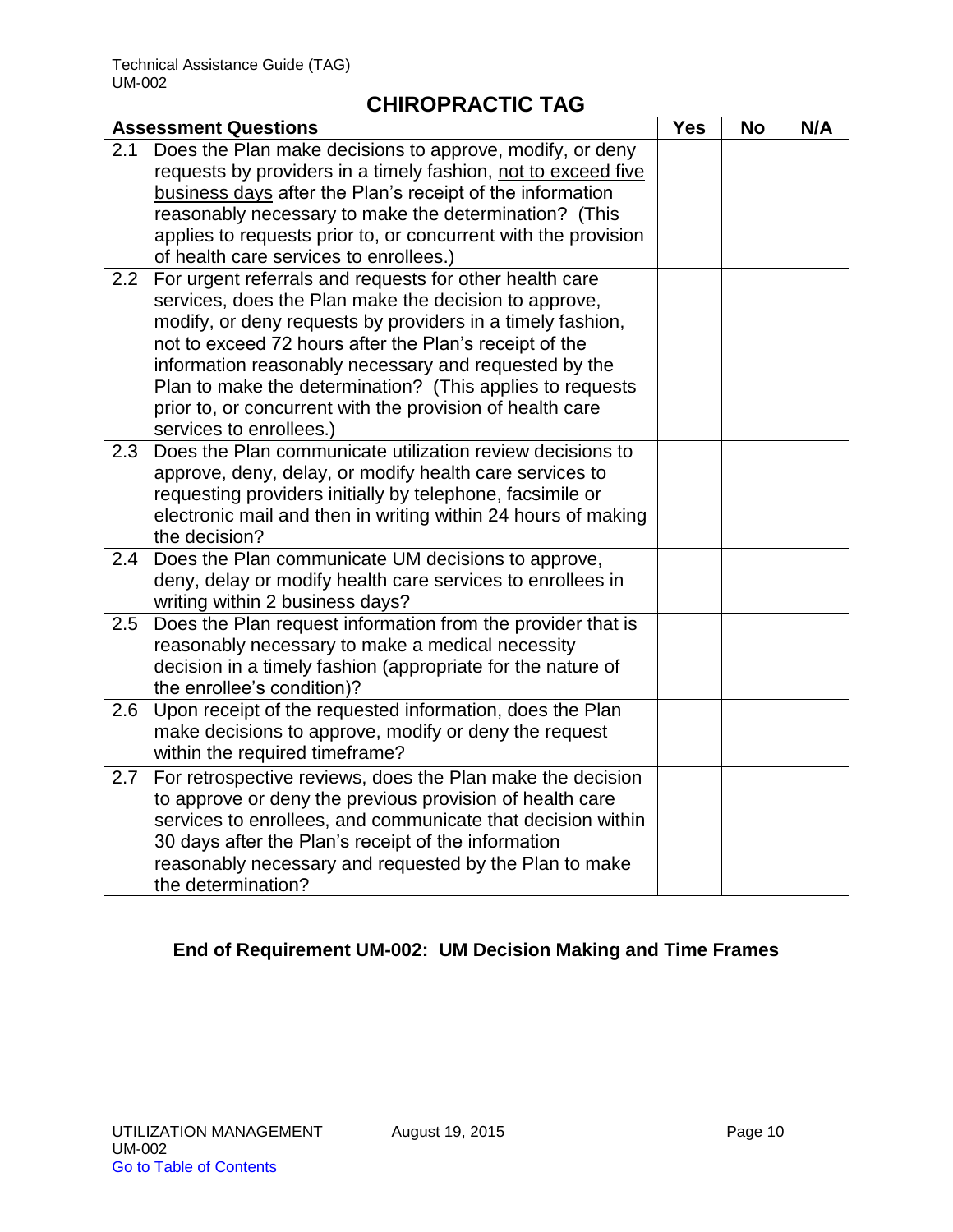### <span id="page-11-0"></span>**Requirement UM-003: UM Criteria Development**

# **STATUTORY/REGULATORY CITATION(S)**

#### **CA Health and Safety Code section 1363.5**

(a) A plan shall disclose or provide for the disclosure to the director and to network providers the process the plan, its contracting provider groups, or any entity with which the plan contracts for services that include utilization review or utilization management functions, uses to authorize, modify, or deny health care services under the benefits provided by the plan, including coverage for sub-acute care, transitional inpatient care, or care provided in skilled nursing facilities. A plan shall also disclose those processes to enrollees or persons designated by an enrollee, or to any other person or organization, upon request. The disclosure to the director shall include the policies, procedures, and the description of the process that are filed with the director pursuant to subdivision (b) of Section 1367.01.

(b) The criteria or guidelines used by plans, or any entities with which plans contract for services that include utilization review or utilization management functions, to determine whether to authorize, modify or deny health care services shall:

(1) Be developed with involvement from actively practicing health care providers

(2) Be consistent with sound clinical principles and processes

(3) Be evaluated, and updated if necessary, at least annually

(4) If used as the basis of a decision to modify, delay, or deny services in a specified case under review, be disclosed to the provider and the enrollee in that specified case. (5) Be available to the public upon request. A plan shall only be required to disclose the criteria or guidelines for the specific procedures or conditions requested. A plan may charge reasonable fees to cover administrative expenses related to disclosing criteria or guidelines pursuant to this paragraph, limited to copying and postage costs. The plan may also make the criteria or guidelines available through electronic communication means.

(c) The disclosure required by paragraph (5) of subdivision (b) shall be accompanied by the following notice: "The materials provided to you are guidelines used by this plan to authorize, modify, or deny care for persons with similar illnesses or conditions. Specific care and treatment may vary depending on individual need and the benefits covered under your contract."

### **CA Health and Safety Code section 1367.01(f)**

(f) The criteria or guidelines used by the health care service plan to determine whether to approve, modify, or deny requests by providers prior to, retrospectively, or concurrent with, the provision of health care services to enrollees shall be consistent with clinical principles and processes. These criteria and guidelines shall be developed pursuant to the requirements of Section 1363.5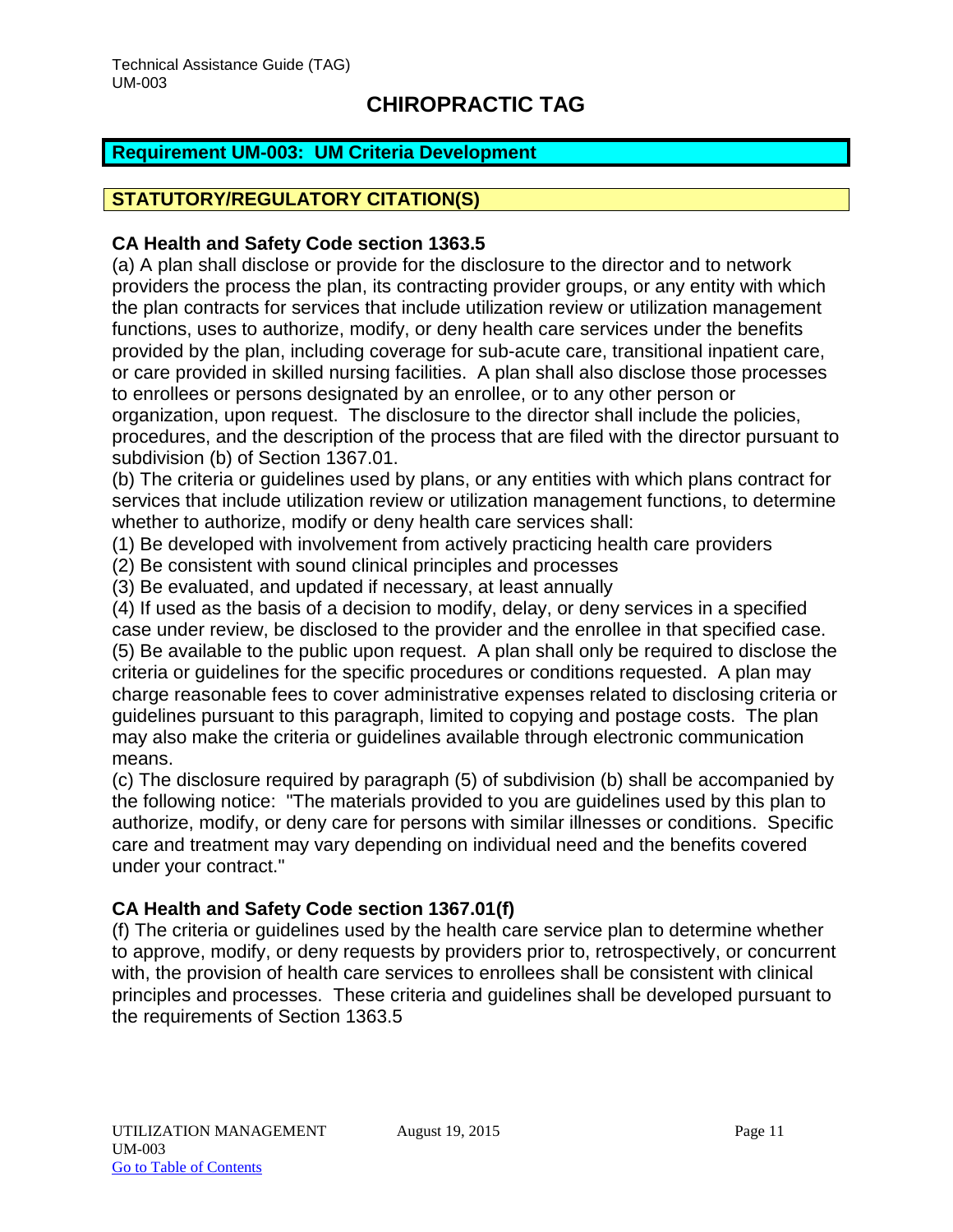### **INDIVIDUAL(S)/POSITION(S) TO BE INTERVIEWED**

#### **Staff responsible for the activities described above, for example:**

- UM Director
- Chiropractic Director or designee
- Senior mental health clinical officer

#### **DOCUMENT(S) TO BE REVIEWED**

- UM policies and procedures and/or Program document outlining development and approval of UM criteria
- UM Committee minutes
- Signature page for UM Program/Plan/policies and procedures

#### *UM-003 - Key Element 1:*

**1. The Plan develops UM criteria consistent with acceptable standards and evaluates them annually.**

#### **CA Health and Safety Code section 1363.5; CA Health and Safety Code 1367.01(f)**

|     | <b>Assessment Questions</b>                                    | Yes | No | N/A |
|-----|----------------------------------------------------------------|-----|----|-----|
| 1.1 | Does the Plan utilize criteria/guidelines when determining the |     |    |     |
|     | medical necessity of requested health care services?           |     |    |     |
|     | 1.2 Are criteria/guidelines developed with involvement from    |     |    |     |
|     | actively practicing chiropractors?                             |     |    |     |
| 1.3 | Does the Plan have a mechanism to ensure that UM               |     |    |     |
|     | criteria/guidelines for making medical necessity decisions are |     |    |     |
|     | updated annually (or more frequently if needed)?               |     |    |     |
|     | 1.4 Does the Plan have a mechanism to ensure that UM           |     |    |     |
|     | criteria/guidelines for making medical necessity decisions are |     |    |     |
|     | disseminated to all UM decision-makers?                        |     |    |     |
| 1.5 | Does the Plan distribute clinical practice guidelines to       |     |    |     |
|     | chiropractors as appropriate?                                  |     |    |     |
| 1.6 | Is there supporting documentation to confirm the               |     |    |     |
|     | criteria/guidelines are consistent with accepted standards of  |     |    |     |
|     | practice? (For example, documented approval via minutes        |     |    |     |
|     | from chiropractor discussions; criteria/guidelines have been   |     |    |     |
|     | adopted by reputable chiropractic organizations;               |     |    |     |
|     | criteria/guidelines consistent with national standards from    |     |    |     |
|     | federal agencies.)                                             |     |    |     |

#### **End of Requirement UM-003: Criteria Development**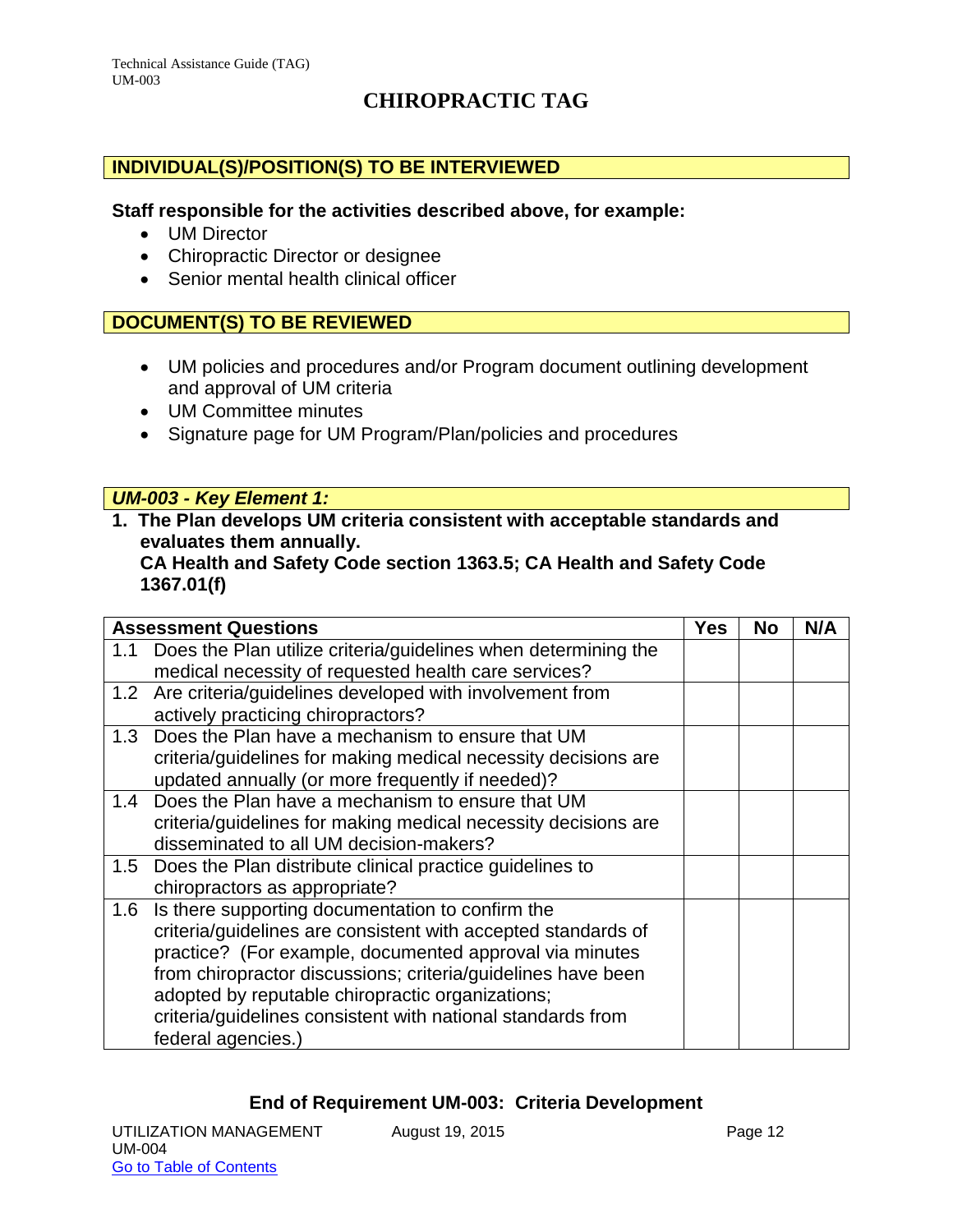#### <span id="page-13-0"></span>**Requirement UM-004: Communication Requirements for UM Decisions**

# **STATUTORY/REGULATORY CITATION(S)**

#### **CA Health and Safety Code section 1363.5(b)(4)**

(b) The criteria or guidelines used by plans, or any entities with which plans contract for services that include utilization review or utilization management functions, to determine whether to authorize, modify, or deny health care services shall:

(4) If used as the basis of a decision to modify, delay, or deny services in a specified case under review, be disclosed to the provider and the enrollee in that specified case.

#### **CA Health and Safety Code section 1367.01(d)**

(d) If health plan personnel, or individuals under contract to the plan to review requests by providers, approve the provider's request, pursuant to subdivision (b), the decision shall be communicated to the provider pursuant to subdivision (h).

#### **CA Health and Safety Code sections 1367.01(h)(3) and (4)**

(h) In determining whether to approve, modify, or deny requests by providers prior to, retrospectively, or concurrent with the provision of health care services to enrollees, based in whole or in part on medical necessity, a health care service Plan subject to this section shall meet the following requirements:

(3) Decisions to approve, modify, or deny requests by providers for authorization prior to, or concurrent with, the provision of health care services to enrollees shall be communicated to the requesting provider within 24 hours of the decision. Except for concurrent review decisions pertaining to care that is underway, which shall be communicated to the enrollee's treating provider within 24 hours, decisions resulting in denial, delay, or modification of all or part of the requested health care service shall be communicated to the enrollee in writing within two business days of the decision. In the case of concurrent review, care shall not be discontinued until the enrollee's treating provider has been notified of the Plan's decision and a care Plan has been agreed upon by the treating provider that is appropriate for the medical needs of that patient. (4) Communications regarding decisions to approve requests by providers prior to, retrospectively, or concurrent with the provision of health care services to enrollees shall specify the specific health care service approved. Responses regarding decisions to deny, delay, or modify health care services requested by providers prior to, retrospectively or concurrent with the provision of health care service to enrollees shall be communicated to the enrollee in writing, and to providers initially by telephone or facsimile, except with regard to decisions rendered retrospectively, and then in writing, and shall include a clear and concise explanation of the reasons for the Plan's decision, a description of the criteria or guidelines used, and the clinical reasons for the decisions regarding medical necessity. Any written communication to a physician or other health care provider of a denial, delay, or modification of a request shall include the name and telephone number of the health care professional responsible for the denial, delay, or modification. The telephone number provided shall be a direct number or an extension, to allow the physician or health care provider easily to contact the professional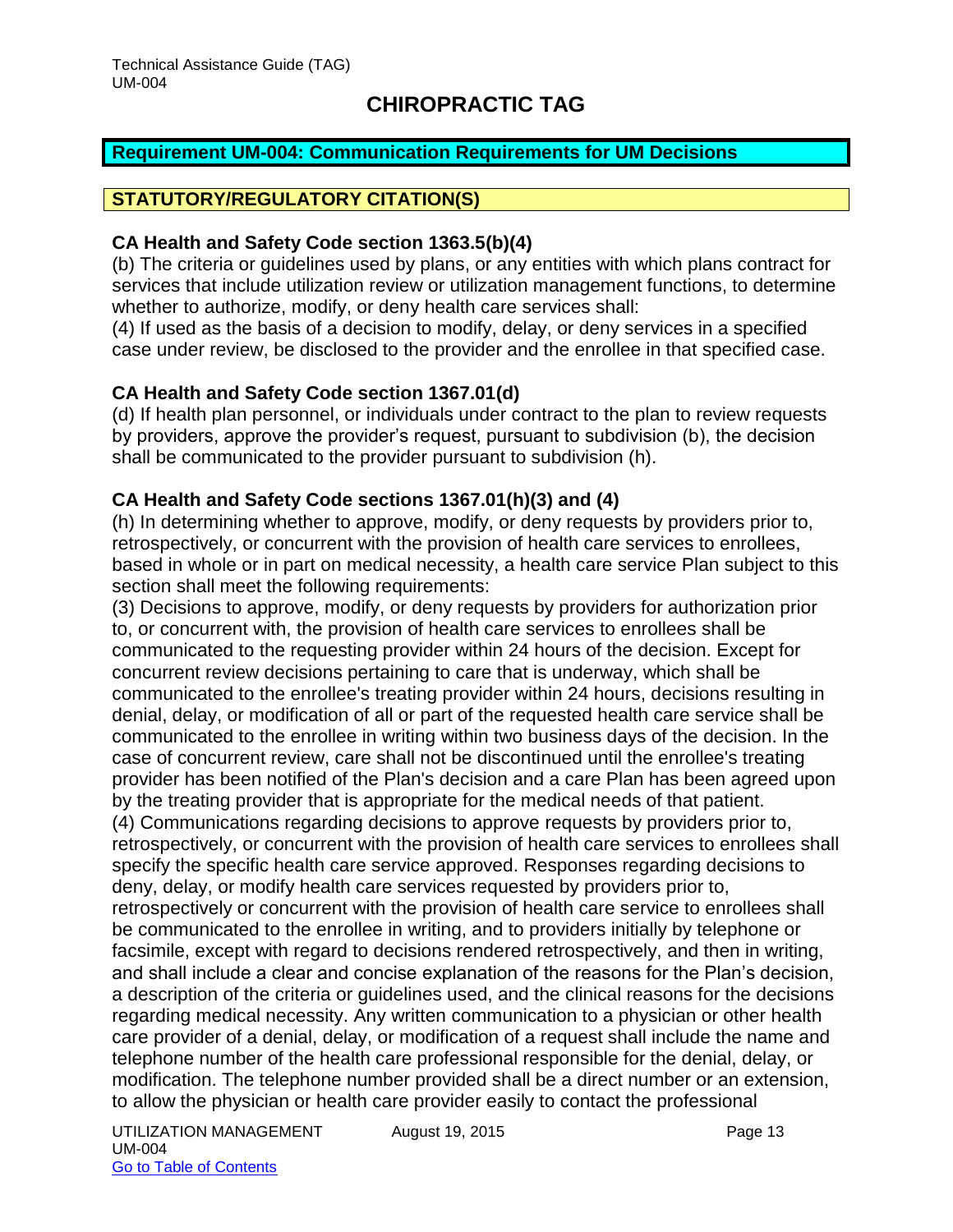responsible for the denial, delay, or modification. Responses shall also include information as to how the enrollee may file a grievance with the Plan pursuant to Section 1368, and in the case of Medi-Cal enrollees, shall explain how to request an administrative hearing and aid paid pending under Sections 51014.1 and 51014.2 of Title 22 of the California Code of Regulations.

### **CA Health and Safety Code sections 1367.01(h)(1) and (5)**

(h) In determining whether to approve, modify, or deny requests by providers prior to, retrospectively, or concurrent with the provision of health care services to enrollees, based in whole or in part on medical necessity, a health care service plan subject to this section shall meet the following requirements:

(1) Decisions to approve, modify, or deny, based on medical necessity, requests by providers prior to, or concurrent with the provision of health care services to enrollees that do not meet the requirements for the 72-hour review required by paragraph (2), shall be made in a timely fashion appropriate for the nature of the enrollee's condition, not to exceed five business days from the plan's receipt of the information reasonably necessary and requested by the plan to make the determination. In cases where the review is retrospective, the decision shall be communicated to the individual who received services, or to the individual's designee, within 30 days of the receipt of information that is reasonably necessary to make this determination, and shall be communicated to the provider in a manner that is consistent with current law. For purposes of this section, retrospective reviews shall be for care rendered on or after January 1, 2000.

(5) If the health care service plan cannot make a decision to approve, modify, or deny the request for authorization within the timeframes specified in paragraph (1) or (2) because the plan is not in receipt of all of the information reasonably necessary and requested, or because the plan requires consultation by an expert reviewer, or because the plan has asked that an additional examination or test be performed upon the enrollee, provided the examination or test is reasonable and consistent with good medical practice, the plan shall, immediately upon the expiration of the timeframe specified in paragraph (1) or (2) or as soon as the plan becomes aware that it will not meet the timeframe, whichever occurs first, notify the provider and the enrollee, in writing, that the plan cannot make a decision to approve, modify, or deny the request for authorization within the required timeframe, and specify the information requested but not received, or the expert reviewer to be consulted, or the additional examinations or tests required. The plan shall also notify the provider and enrollee of the anticipated date on which a decision may be rendered. Upon receipt of all information reasonably necessary and requested by the plan, the plan shall approve, modify, or deny the request for authorization within the timeframes specified in paragraph (1) or (2), whichever applies.

# **CA Health and Safety Code section 1374.30(i)**

(i) No later than January 1, 2001, every health care service plan shall prominently display in every plan member handbook or relevant informational brochure, in every plan contract, on enrollee evidence of coverage forms, on copies of plan procedures for resolving grievances, on letters of denials issued by either the plan or its contracting

UTILIZATION MANAGEMENT August 19, 2015 UM-004 Go to Table of Contents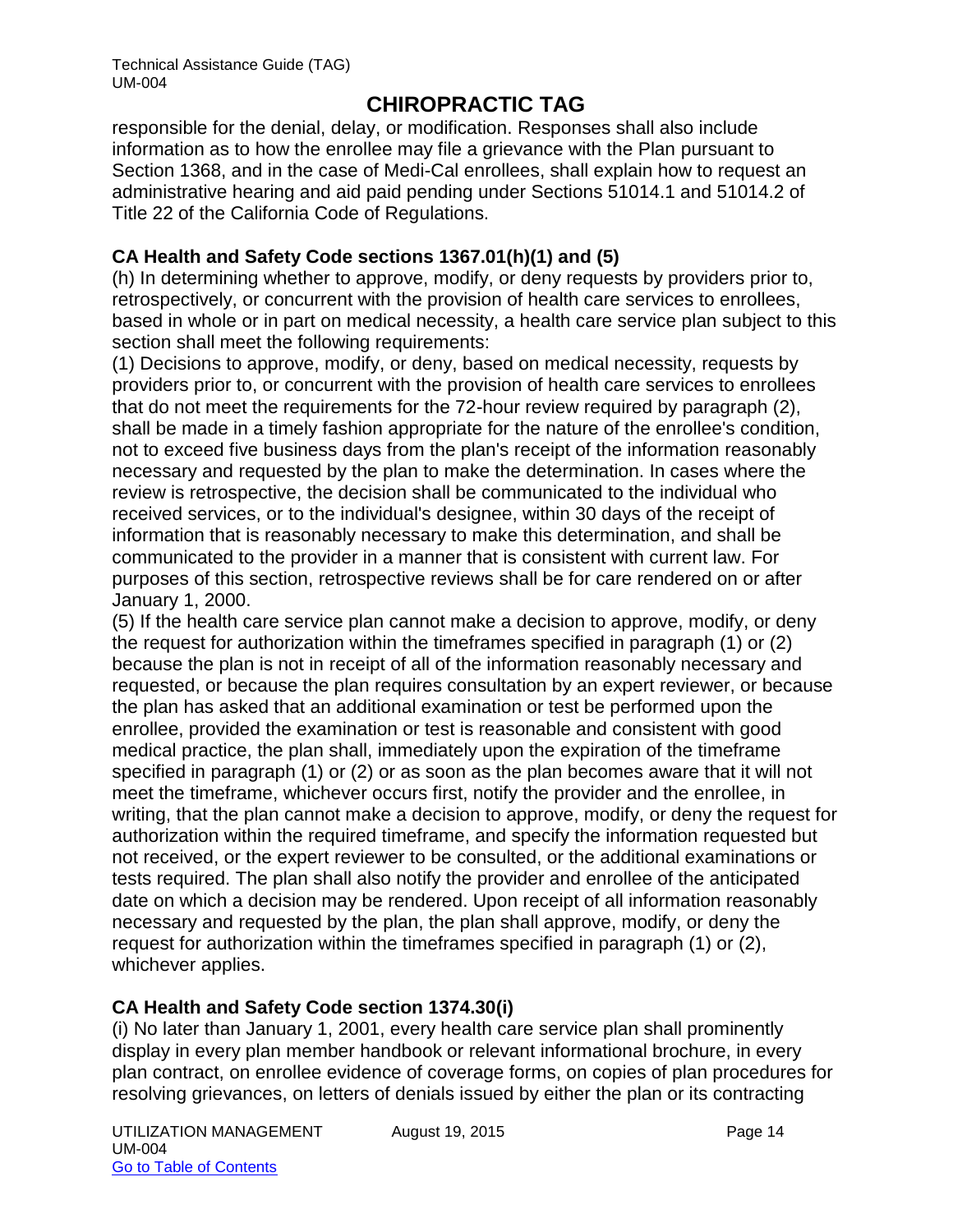organization, on the grievance forms required under Section 1368, and on all written responses to grievances, information concerning the right of an enrollee to request an independent medical review in cases where the enrollee believes that health care services have been improperly denied, modified, or delayed by the plan, or by one of its contracting providers.

# **INDIVIDUAL(S)/POSITION(S) TO BE INTERVIEWED**

**Staff responsible for the activities described above, for example:**

- UM Director
- Chiropractic Director and/or senior chiropractor responsible for UM decisions

# **DOCUMENT(S) TO BE REVIEWED**

- UM policies and procedures, including UM decision communication requirements
- Sample of denial files to be reviewed on site
- Sample of extension letters (when the Plan cannot make a decision within the required timeframe)

### *UM-004 - Key Element 1:*

**1. The Plan has established and implemented guidelines for UM-related communications to providers and enrollees (including content, form, and timeframes). CA Health and Safety Code section 1363.5(b)(4); CA Health and Safety Code**

**section 1367.01(d); CA Health and Safety Code sections 1367.01(h)(3) and (4); CA Health and Safety Code section 1374.30(i)**

| <b>Assessment Questions</b>                                                  | <b>Yes</b> | No | N/A |
|------------------------------------------------------------------------------|------------|----|-----|
| 1.1 For retrospective UM decisions, does the Plan communicate                |            |    |     |
| denials or modifications of health care services to providers in<br>writing? |            |    |     |
| 1.2 Do communications regarding decisions to approve requests                |            |    |     |
| by providers specify the specific health care service                        |            |    |     |
| approved?                                                                    |            |    |     |
| 1.3 Do the Plan's denial letters provide a clear and concise                 |            |    |     |
| explanation of the reasons for the Plan's decision to deny,                  |            |    |     |
| delay, or modify health care services?                                       |            |    |     |
| 1.4 Do the Plan's denial letters specify a description of the criteria       |            |    |     |
| or guidelines used for the Plan's decision to deny, delay, or                |            |    |     |
| modify health care services?                                                 |            |    |     |
| 1.5 Do the Plan's denial letters specify the clinical reasons for            |            |    |     |
| the Plan's decision to deny, delay, or modify health care                    |            |    |     |
| services?                                                                    |            |    |     |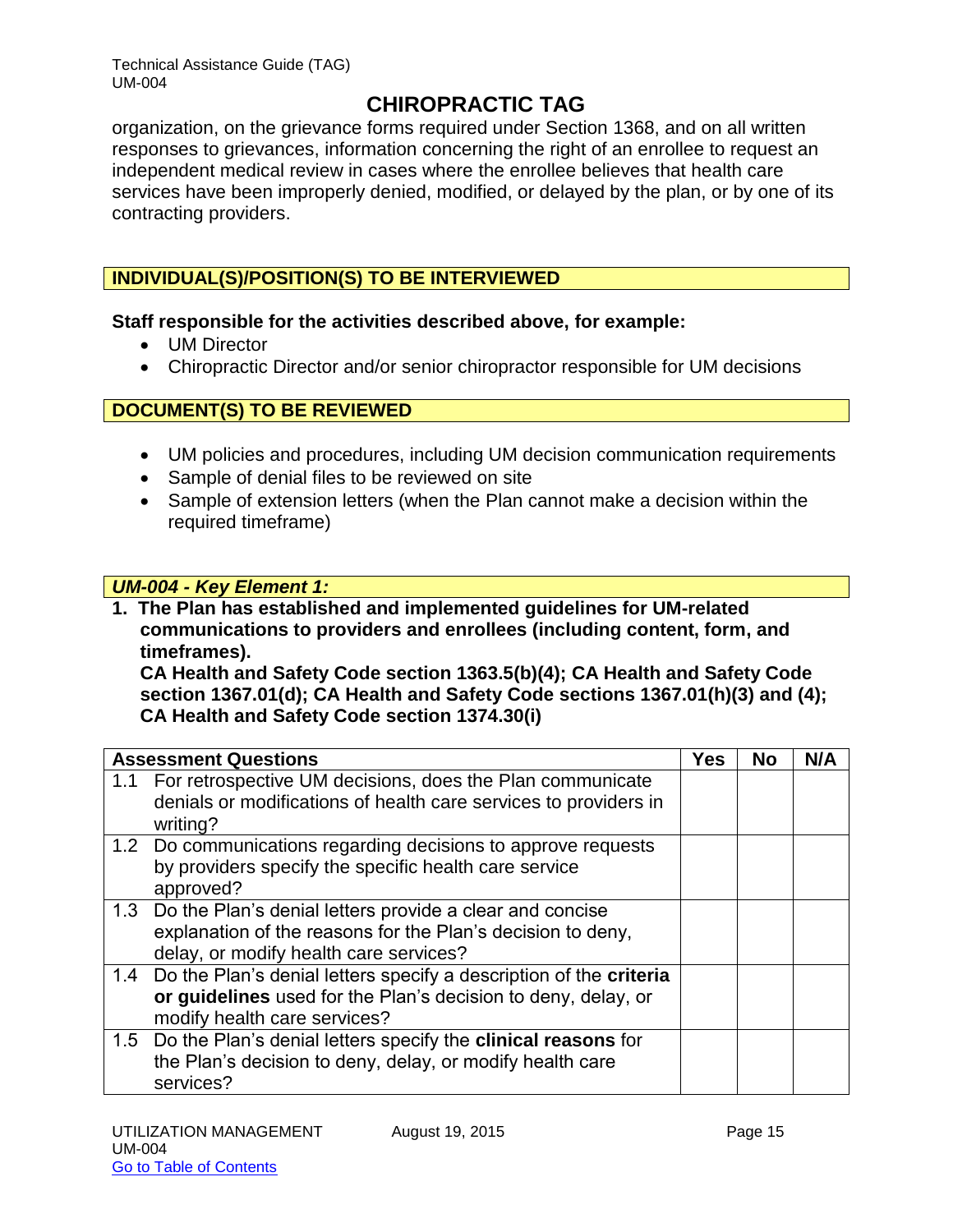|     | <b>Assessment Questions</b>                                                                                                                                                                                                                                                                                                                                                                        | <b>Yes</b> | <b>No</b> | N/A |
|-----|----------------------------------------------------------------------------------------------------------------------------------------------------------------------------------------------------------------------------------------------------------------------------------------------------------------------------------------------------------------------------------------------------|------------|-----------|-----|
|     | 1.6 Do written communications to a chiropractor or other health<br>care provider of a denial, delay, or modification of a request<br>include the following information: the name of the health care<br>professional responsible for the denial, delay, or modification?                                                                                                                            |            |           |     |
|     | 1.7 Do written communications to a chiropractor or other health<br>care provider of a denial, delay, or modification of a request<br>include the following information: the direct telephone number<br>or an extension of the healthcare professional responsible for<br>the denial, delay or modification to allow the requesting<br>chiropractor or health care provider to easily contact them? |            |           |     |
| 1.8 | Do written communications to an enrollee of a denial, delay or<br>modification of a request include information as to how he /<br>she may file a grievance to the Plan?                                                                                                                                                                                                                            |            |           |     |
| 1.9 | Do written communications to an enrollee of a denial, delay or<br>modification of a request include information as to how he /<br>she may request an independent medical review in cases<br>where the enrollee believes that health care services have<br>been improperly denied, modified, or delayed by the Plan, or<br>by one of its contracting providers?                                     |            |           |     |

# *UM-004 - Key Element 2:*

**2. The Plan has established and implemented guidelines for communicating to the enrollee and provider if a UM decision will not be made within 5 business days.** 

**CA Health and Safety Code sections 1367.01(h)(1) and (5)**

|     | <b>Assessment Questions</b>                                                                                                                                           | Yes | <b>No</b> | N/A |
|-----|-----------------------------------------------------------------------------------------------------------------------------------------------------------------------|-----|-----------|-----|
| 2.1 | Does the Plan have guidelines for communicating with the<br>enrollee and provider if UM decisions do not meet the required<br>timeframes?                             |     |           |     |
|     | 2.2 If the Plan is unable to make a UM decision within the required<br>timeframe, does the Plan notify the provider and enrollee of<br>the anticipated decision date? |     |           |     |

### **End of Requirement UM-004: Communications Requirements for UM Decisions**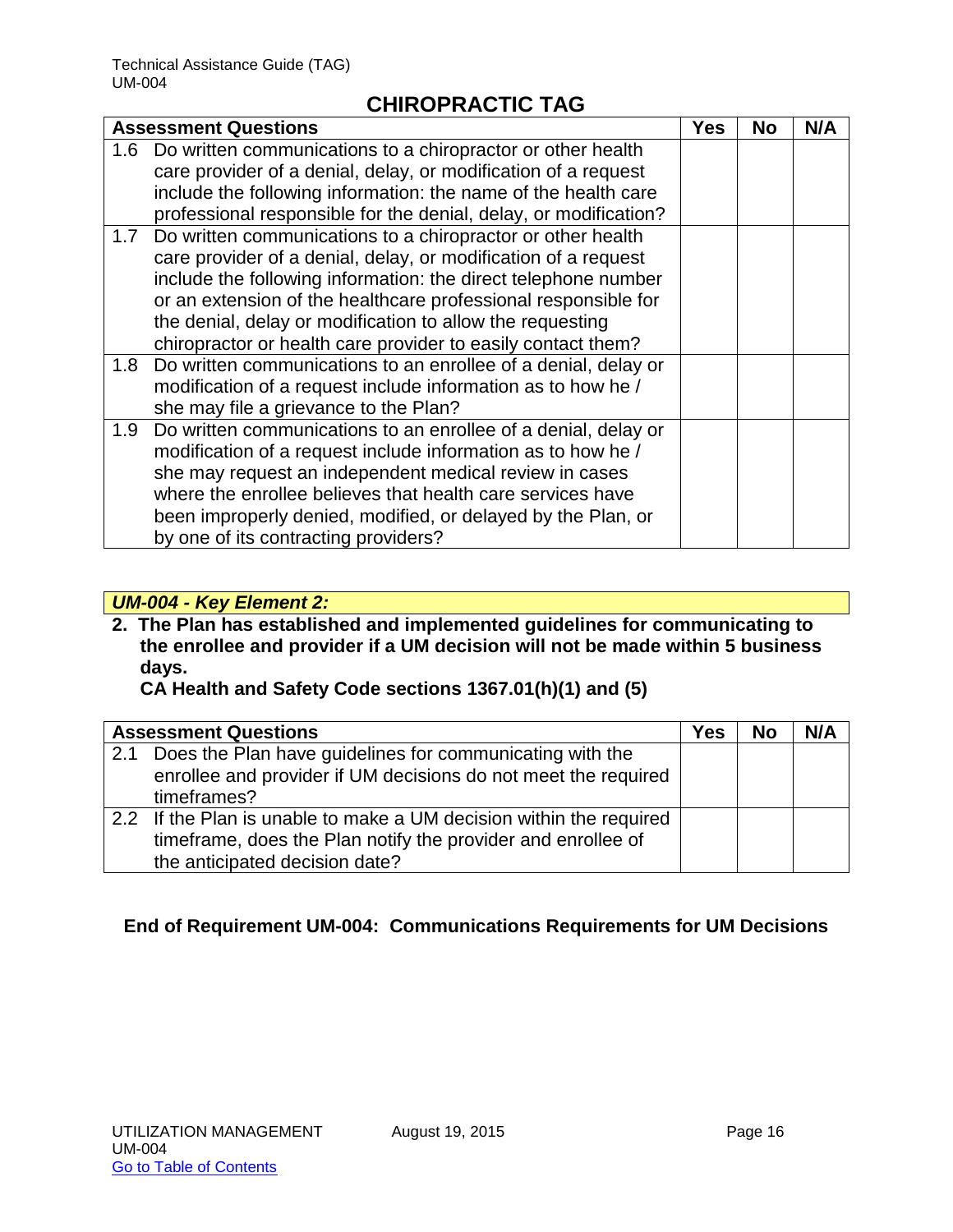#### <span id="page-17-0"></span>**Requirement UM-005: Disclosure of UM Process to Authorize or Deny Services**

### **STATUTORY/REGULATORY CITATION(S)**

#### **CA Health and Safety Code section 1363.5(a)**

(a) A plan shall disclose or provide for the disclosure to the director and to network providers the process the plan, its contracting provider groups, or any entity with which the plan contracts for services that include utilization review or utilization management functions, uses to authorize, modify, or deny health care services under the benefits provided by the plan, including coverage for sub-acute care, transitional inpatient care, or care provided in skilled nursing facilities. A plan shall also disclose those processes to enrollees or persons designated by an enrollee, or to any other person or organization, upon request. The disclosure to the director shall include the policies, procedures, and the description of the process that are filed with the director pursuant to subdivision (b) of Section 1367.01.

#### **CA Health and Safety Code sections 1363.5(b)(4) and (5)**

(b) The criteria or guidelines used by plans, or any entities with which plans contract for services that include utilization review or utilization management functions, to determine whether to authorize, modify, or deny health care services shall:

(4) If used as the basis of a decision to modify, delay, or deny services in a specified case under review, be disclosed to the provider and the enrollee in that specified case. (5) Be available to the public upon request. A plan shall only be required to disclose the criteria or guidelines for the specific procedures or conditions requested. A plan may charge reasonable fees to cover administrative expenses related to disclosing criteria or guidelines pursuant to this paragraph, limited to copying and postage costs. The plan may also make the criteria or guidelines available through electronic communication means.

#### **CA Health and Safety Code section 1363.5(c)**

(c) The disclosure required by paragraph (5) of subdivision (b) shall be accompanied by the following notice: "The materials provided to you are guidelines used by this plan to authorize, modify, or deny care for persons with similar illnesses or conditions. Specific care and treatment may vary depending on individual need and the benefits covered under your contract."

### **INDIVIDUAL(S)/POSITION(S) TO BE INTERVIEWED**

#### **Staff responsible for the activities described above, for example:**

- UM Director
- Chiropractic Director or designee
- Member Services staff
- Participating provider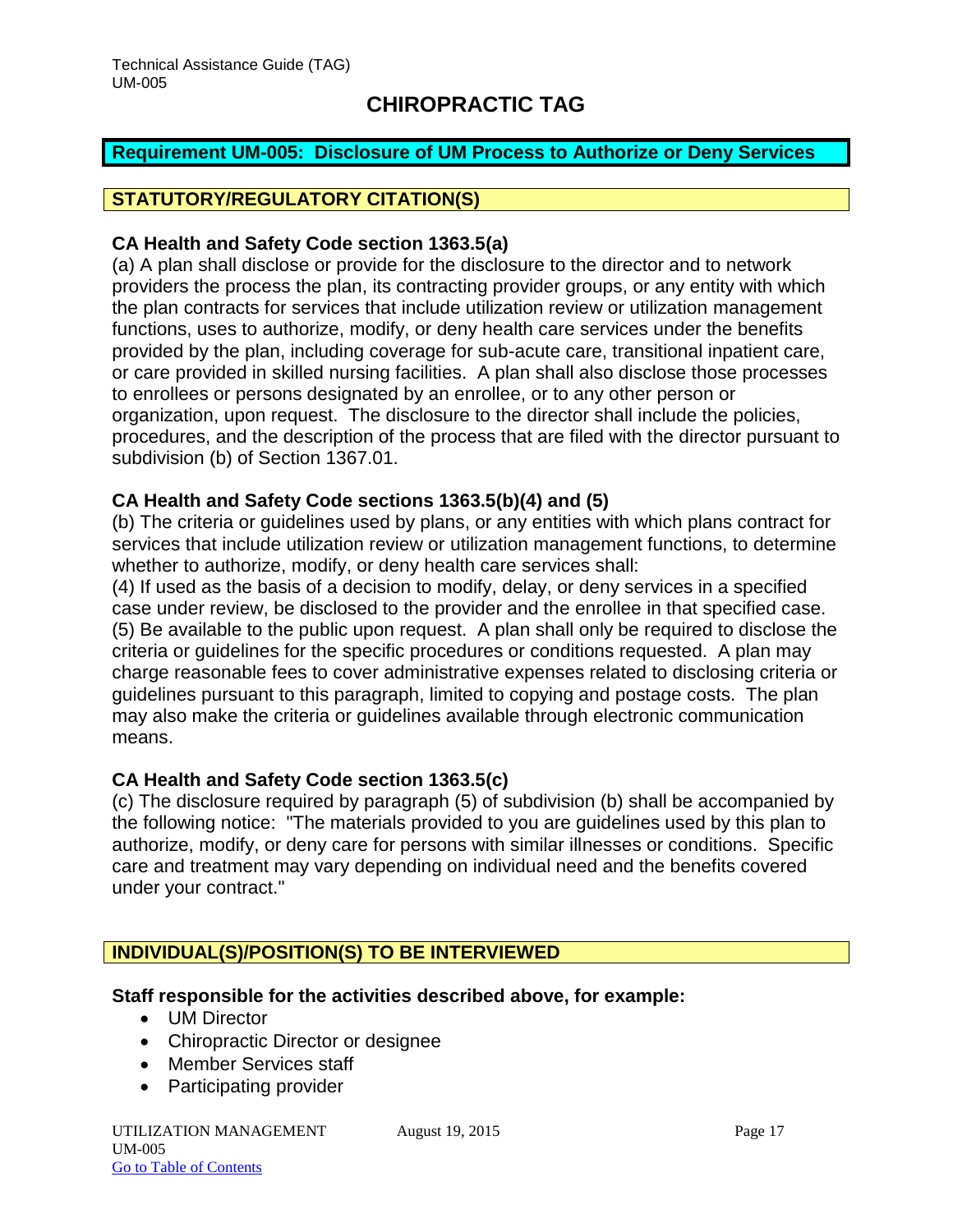### **DOCUMENT(S) TO BE REVIEWED**

- Policies and procedures for disclosure of UM processes and criteria to providers, enrollees, and the public
- Policies and procedures for disclosure to the provider and enrollee of the specific UM criteria used in all decisions based on medical necessity to modify, delay, or deny care
- Review of disclosure documents including: provider materials relating to disclosure; disclosures to provider groups and UM vendors; enrollee materials relating to disclosure; public materials relating to disclosure
- Template letter(s) with disclosure statement
- Review licensing filing of the Plan's UM Program to confirm submission of policies and procedures, and the description of the UM Process.

#### *UM-005 - Key Element 1:*

**1. The Plan shall disclose to network providers, contractors, and enrollees the process the Plan uses to authorize, modify, or deny health care services under the benefits provided by the Plan.** 

**CA Health and Safety Code section 1363.5(a); CA Health and Safety Code sections 1363.5(b)(4) and (5); CA Health and Safety Code section 1363.5(c)**

| <b>Assessment Questions</b>                                                                                                                                                                                                                                                                                                                                                  | Yes | No | N/A |
|------------------------------------------------------------------------------------------------------------------------------------------------------------------------------------------------------------------------------------------------------------------------------------------------------------------------------------------------------------------------------|-----|----|-----|
| Do Plan policies and procedures provide for the disclosure of<br>1.1<br>the process the Plan uses to authorize, modify or deny health<br>care services?                                                                                                                                                                                                                      |     |    |     |
| Does the Plan disclose the UM process information to network<br>1.2<br>providers?                                                                                                                                                                                                                                                                                            |     |    |     |
| 1.3 Does the Plan demonstrate that it discloses UM processes to<br>enrollees or persons designated by an enrollee, or to any<br>other person or organization, upon request?                                                                                                                                                                                                  |     |    |     |
| Does the Plan demonstrate that it discloses to the enrollee<br>1.4<br>and provider the UM criteria used as a basis to modify, deny,<br>or delay services in specified cases under review?                                                                                                                                                                                    |     |    |     |
| 1.5 Are UM criteria available to the public upon request, which<br>may include availability through electronic communication<br>means?                                                                                                                                                                                                                                       |     |    |     |
| 1.6<br>Is disclosure of UM criteria to the public accompanied by the<br>following notice: "The materials provided to you are guidelines<br>used by this Plan to authorize, modify, or deny care for<br>persons with similar illnesses or conditions. Specific care and<br>treatment may vary depending on individual need and the<br>benefits covered under your contract."? |     |    |     |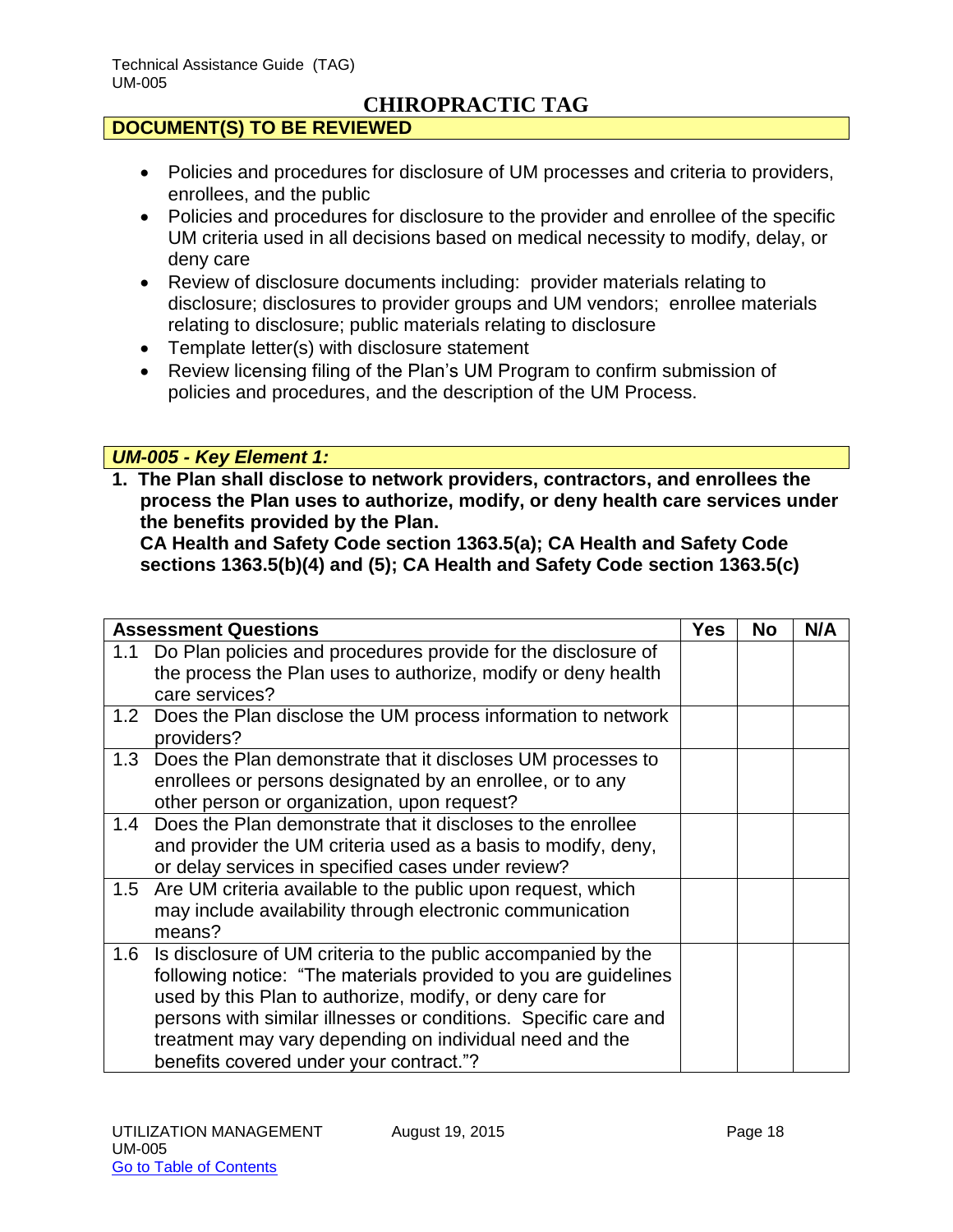Technical Assistance Guide (TAG) UM-005

# **CHIROPRACTIC TAG**

**End of Requirement UM-005: Disclosure of UM Process to Authorize or Deny Services**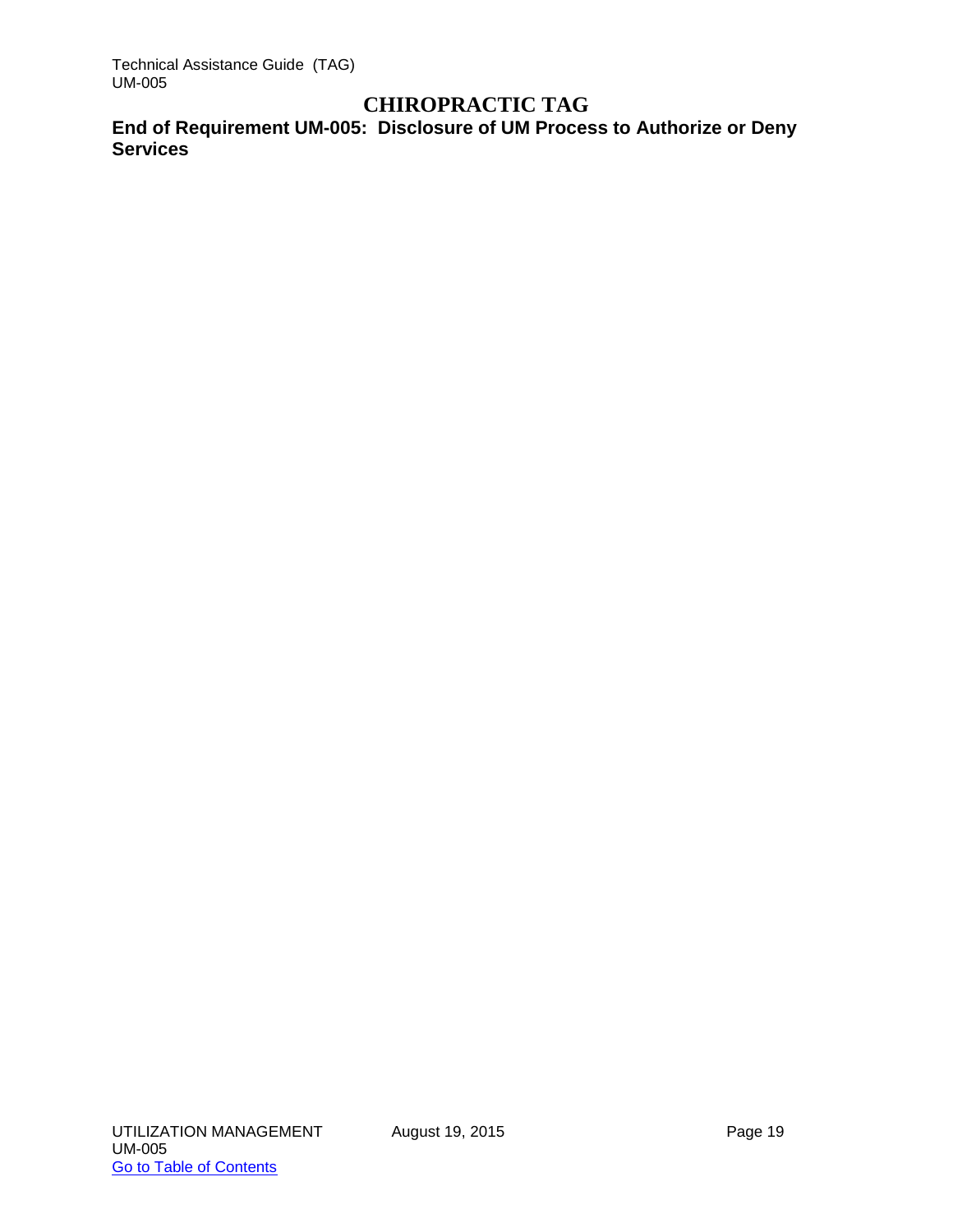#### <span id="page-20-0"></span>**Requirement UM-006: UM Processes as Part of the QA Program**

# **STATUTORY/REGULATORY CITATION(S)**

#### **CA Health and Safety Code sections 1367.01(e), (h) and (j)**

(e) No individual, other than a licensed physician or a licensed health care professional who is competent to evaluate the specific clinical issues involved in the health care services requested by the provider, may deny or modify requests for authorization of health care services for an enrollee for reasons of medical necessity. The decision of the physician or other health care professional shall be communicated to the provider and the enrollee pursuant to subdivision (h).

(h) In determining whether to approve, modify, or deny requests by providers prior to, retrospectively, or concurrent with the provision of health care services to enrollees, based in whole or in part on medical necessity, a health care service plan subject to this section shall meet the following requirements:

(1) Decisions to approve, modify, or deny, based on medical necessity, requests by providers prior to, or concurrent with the provision of health care services to enrollees that do not meet the requirements for the 72-hour review required by paragraph (2), shall be made in a timely fashion appropriate for the nature of the enrollee's condition, not to exceed five business days from the plan's receipt of the information reasonably necessary and requested by the plan to make the determination. In cases where the review is retrospective, the decision shall be communicated to the individual who received services, or to the individual's designee, within 30 days of the receipt of information that is reasonably necessary to make this determination, and shall be communicated to the provider in a manner that is consistent with current law. For purposes of this section, retrospective reviews shall be for care rendered on or after January 1, 2000.

(2) When the enrollee's condition is such that the enrollee faces an imminent and serious threat to his or her health including, but not limited to, the potential loss of life, limb, or other major bodily function, or the normal timeframe for the decision-making process, as described in paragraph (1), would be detrimental to the enrollee's life or health or could jeopardize the enrollee's ability to regain maximum function, decisions to approve, modify, or deny requests by providers prior to, or concurrent with, the provision of health care services to enrollees, shall be made in a timely fashion appropriate for the nature of the enrollee's condition, not to exceed 72 hours after the plan's receipt of the information reasonably necessary and requested by the plan to make the determination. Nothing in this section shall be construed to alter the requirements of subdivision (b) of Section 1371.4. Notwithstanding Section 1371.4, the requirements of this division shall be applicable to all health plans and other entities conducting utilization review or utilization management.

(3) Decisions to approve, modify, or deny requests by providers for authorization prior to, or concurrent with, the provision of health care services to enrollees shall be communicated to the requesting provider within 24 hours of the decision. Except for concurrent review decisions pertaining to care that is underway, which shall be communicated to the enrollee's treating provider within 24 hours, decisions resulting in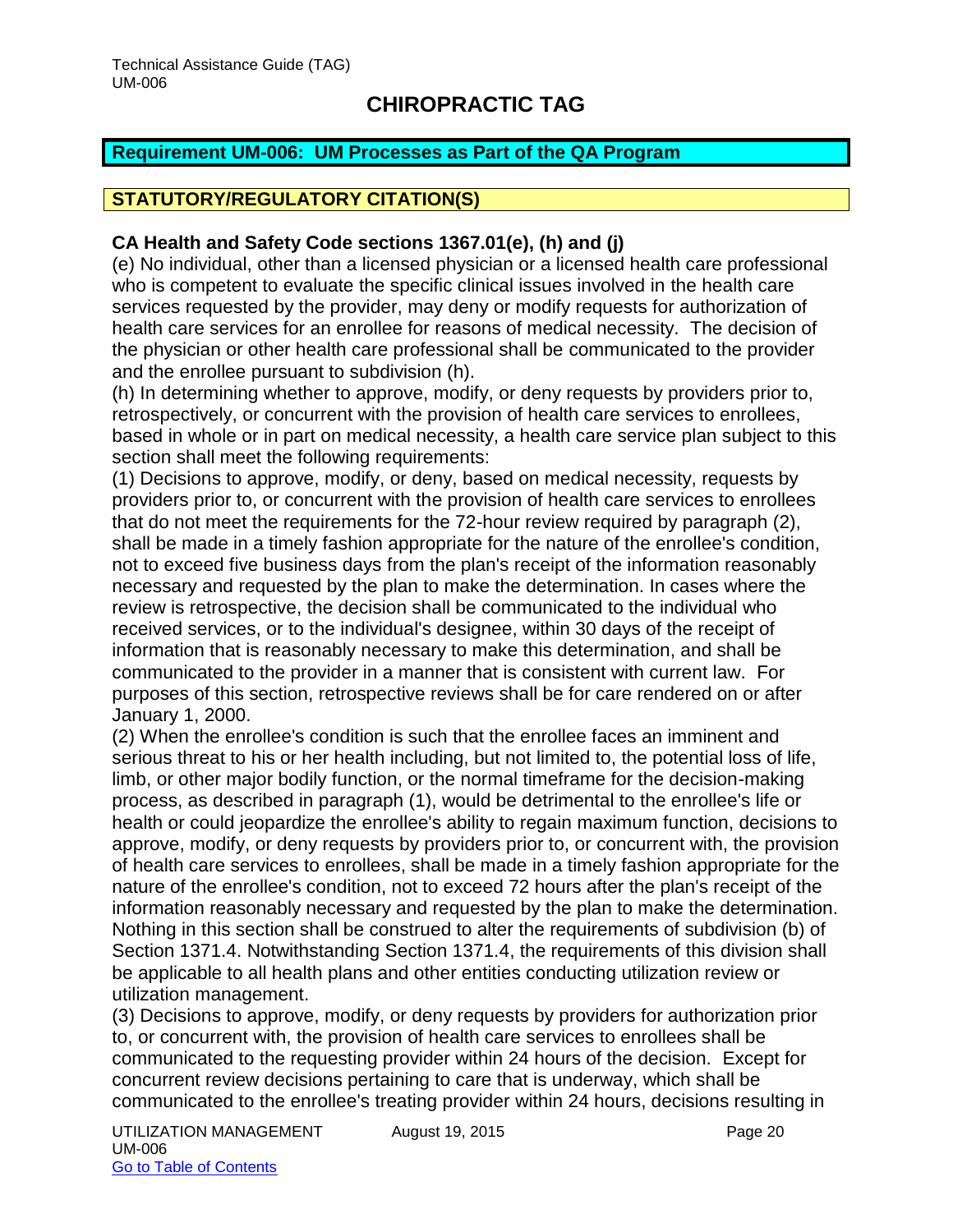denial, delay, or modification of all or part of the requested health care service shall be communicated to the enrollee in writing within two business days of the decision. In the case of concurrent review, care shall not be discontinued until the enrollee's treating provider has been notified of the plan's decision and a care plan has been agreed upon by the treating provider that is appropriate for the medical needs of that patient. (4) Communications regarding decisions to approve requests by providers prior to, retrospectively, or concurrent with the provision of health care services to enrollees shall specify the specific health care service approved. Responses regarding decisions to deny, delay, or modify health care services requested by providers prior to, retrospectively, or concurrent with the provision of health care services to enrollees shall be communicated to the enrollee in writing, and to providers initially by telephone or facsimile, except with regard to decisions rendered retrospectively, and then in writing, and shall include a clear and concise explanation of the reasons for the plan's decision, a description of the criteria or guidelines used, and the clinical reasons for the decisions regarding medical necessity. Any written communication to a physician or other health care provider of a denial, delay, or modification of a request shall include the name and telephone number of the health care professional responsible for the denial, delay, or modification. The telephone number provided shall be a direct number or an extension, to allow the physician or health care provider easily to contact the professional responsible for the denial, delay, or modification. Responses shall also include information as to how the enrollee may file a grievance with the plan pursuant to Section 1368, and in the case of Medi-Cal enrollees, shall explain how to request an administrative hearing and aid paid pending under Sections 51014.1 and 51014.2 of Title 22 of the California Code of Regulations.

(5) If the health care service plan cannot make a decision to approve, modify, or deny the request for authorization within the timeframes specified in paragraph (1) or (2) because the plan is not in receipt of all of the information reasonably necessary and requested, or because the plan requires consultation by an expert reviewer, or because the plan has asked that an additional examination or test be performed upon the enrollee, provided the examination or test is reasonable and consistent with good medical practice, the plan shall, immediately upon the expiration of the timeframe specified in paragraph (1) or (2) or as soon as the plan becomes aware that it will not meet the timeframe, whichever occurs first, notify the provider and the enrollee, in writing, that the plan cannot make a decision to approve, modify, or deny the request for authorization within the required timeframe, and specify the information requested but not received, or the expert reviewer to be consulted, or the additional examinations or tests required. The plan shall also notify the provider and enrollee of the anticipated date on which a decision may be rendered. Upon receipt of all information reasonably necessary and requested by the plan, the plan shall approve, modify, or deny the request for authorization within the timeframes specified in paragraph (1) or (2), whichever applies.

(6) If the director determines that a health care service plan has failed to meet any of the timeframes in this section, or has failed to meet any other requirement of this section, the director may assess, by order, administrative penalties for each failure. A proceeding for the issuance of an order assessing administrative penalties shall be subject to appropriate notice to, and an opportunity for a hearing with regard to, the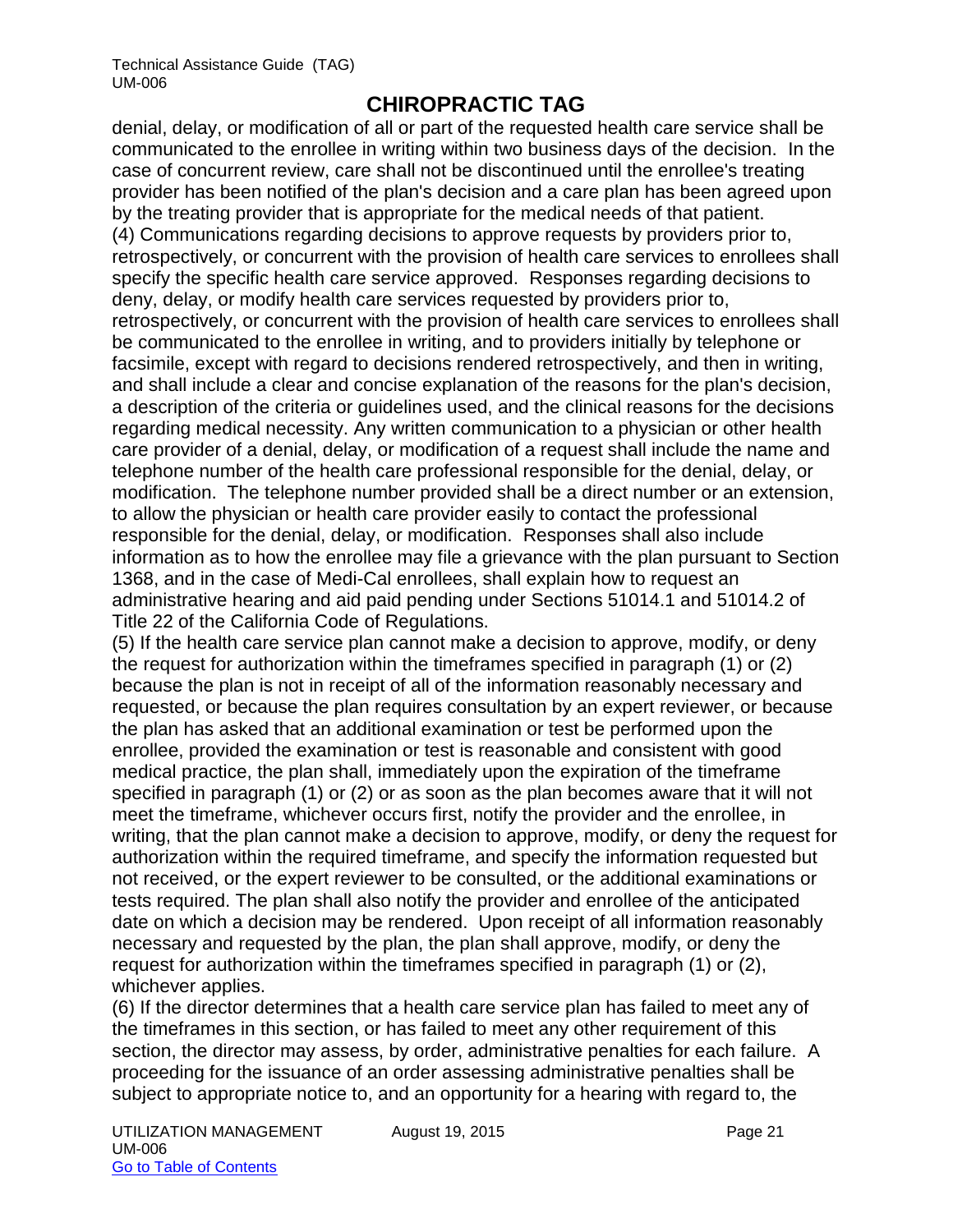person affected, in accordance with subdivision (a) of Section 1397. The administrative penalties shall not be deemed an exclusive remedy for the director. These penalties shall be paid to the State Managed Care Fund.

(j) A health care service plan subject to this section that reviews requests by providers prior to, retrospectively, or concurrent with, the provision of health care services to enrollees shall establish, as part of the quality assurance program required by Section 1370, a process by which the plan's compliance with this section is assessed and evaluated. The process shall include provisions for evaluation of complaints, assessment of trends, implementation of actions to correct identified problems, mechanisms to communicate actions and results to the appropriate health plan employees and contracting providers, and provisions for evaluation of any corrective action plan and measurements of performance.

### **28 CCR 1300.70(a)(1)**

(a) Intent and Regulatory Purpose.

(1) The QA program must be directed by providers and must document that the quality of care provided is being reviewed, that problems are being identified, that effective action is taken to improve care where deficiencies are identified, and that follow-up is planned where indicated.

#### **28 CCR 1300.70(b)(2)(G)(5)**

(b) Quality Assurance Program Structure and Requirements.

(2) Program Requirements.

(G) Medical groups or other provider entities may have active quality assurance programs which the plan may use. In all instances, however, the plan must retain responsibility for reviewing the overall quality of care delivered to plan enrollees. In order to meet these obligations each plan's QA program shall meet all of the following requirements:

(5) Ensure that for each provider the quality assurance/utilization review mechanism will encompass provider referral and specialist care patterns of practice, including an assessment of timely access to specialists, ancillary support services, and appropriate preventive health services based on reasonable standards established by the plan and/or delegated providers.

# **INDIVIDUAL(S)/POSITION(S) TO BE INTERVIEWED**

#### **Staff responsible for the activities described above, for example:**

- UM Director
- **QM Director**
- Chiropractic Director

### **DOCUMENT(S) TO BE REVIEWED**

- Policies and procedures for UM
- UM or QM Annual Work Plan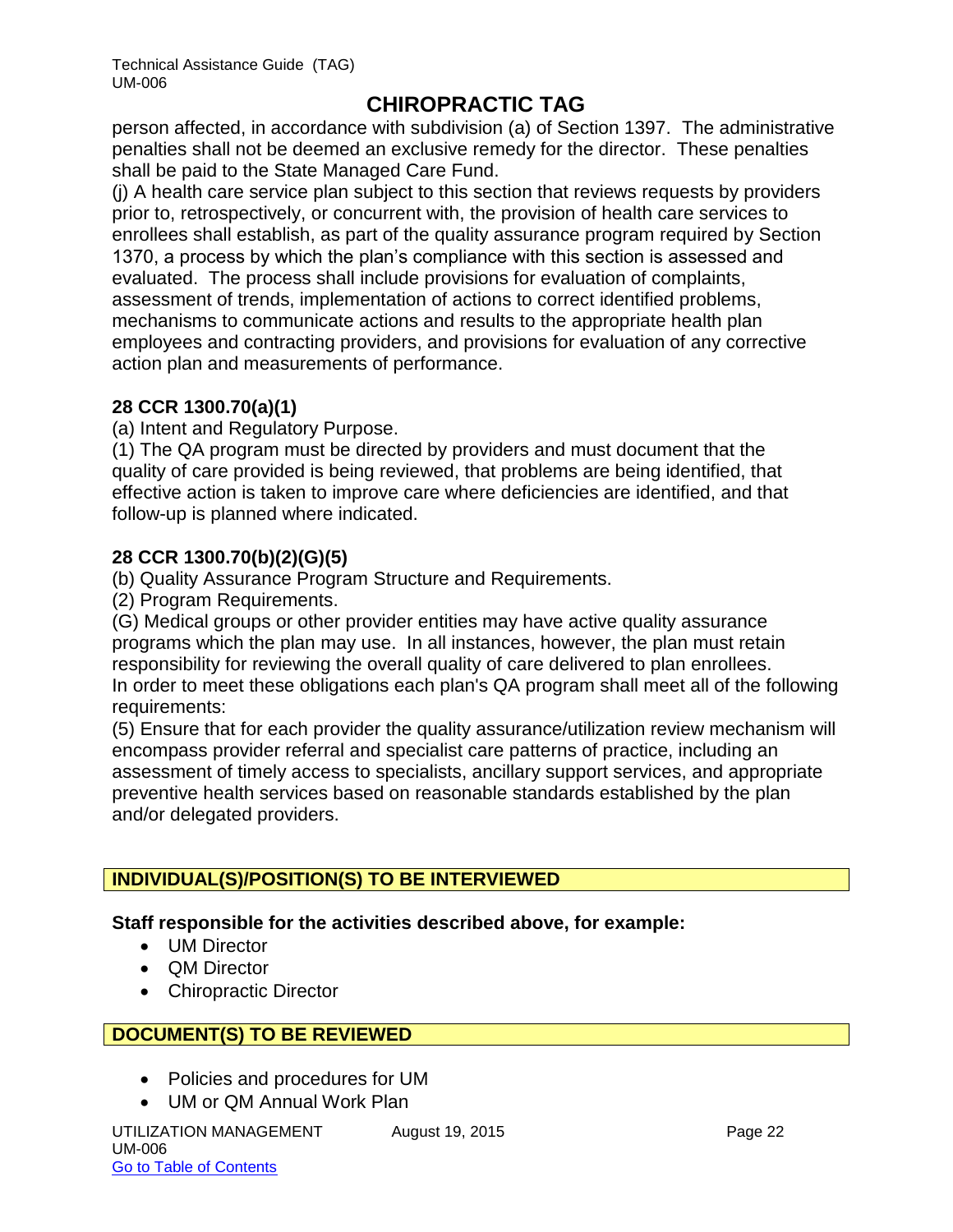Technical Assistance Guide (TAG) UM-006

# **CHIROPRACTIC TAG**

- UM or QM Committee minutes
- Trending reports
- Activity summaries
- Audit Reports
- Enrollee & Provider Satisfaction Surveys (UM-related questions and results)
- Corrective action plans
- Enrollee and Provider Satisfaction Survey questions related to UM
- Enrollee and Provider Satisfaction Survey results, last two years, if applicable

#### *UM-006 - Key Element 1:*

**1. The Plan has established and implemented a QA process to assess and evaluate their compliance with UM requirements. CA Health and Safety Code sections 1367.01(e), (h), and (j)**

|     | <b>Assessment Questions</b>                                                                                                                                                                                                                                                                    | <b>Yes</b> | <b>No</b> | N/A |
|-----|------------------------------------------------------------------------------------------------------------------------------------------------------------------------------------------------------------------------------------------------------------------------------------------------|------------|-----------|-----|
| 1.1 | Does the Plan have a process in place to evaluate complaints<br>and assess trends to identify potential quality issues in the UM<br>process and regularly report this information to appropriate<br>bodies?                                                                                    |            |           |     |
| 1.2 | Does the Plan have a process in place to monitor and assess<br>compliance with timeliness of decision-making, timeliness of<br>notification, and turnaround times for UM functions?                                                                                                            |            |           |     |
| 1.3 | Has the Plan established and implemented policies and<br>procedures to monitor and assess compliance with the use of<br>appropriate licensed health care providers in making denial<br>decisions and the appropriate use and application of criteria in<br>making medical necessity decisions? |            |           |     |
| 1.4 | Has the Plan established and implemented policies and<br>procedures to audit denial letters ensuring the required<br>information is included, and communicated to the appropriate<br>user, providers and/or enrollees?                                                                         |            |           |     |
| 1.5 | Does the Plan systematically and routinely analyze its<br>evaluation of the UM process to identify any potential quality<br>issues in the UM process?                                                                                                                                          |            |           |     |
| 1.6 | Does the Plan develop, communicate, and implement<br>corrective action plans when potential quality issues are<br>identified in the UM process?                                                                                                                                                |            |           |     |
| 1.7 | Does the Plan evaluate the effectiveness of any corrective<br>action plan (using performance measures, for example) and<br>make further recommendations to improve the UM process?                                                                                                             |            |           |     |
| 1.8 | Does the Plan systemically and routinely analyze UM data to<br>monitor for potential over and under-utilization?                                                                                                                                                                               |            |           |     |